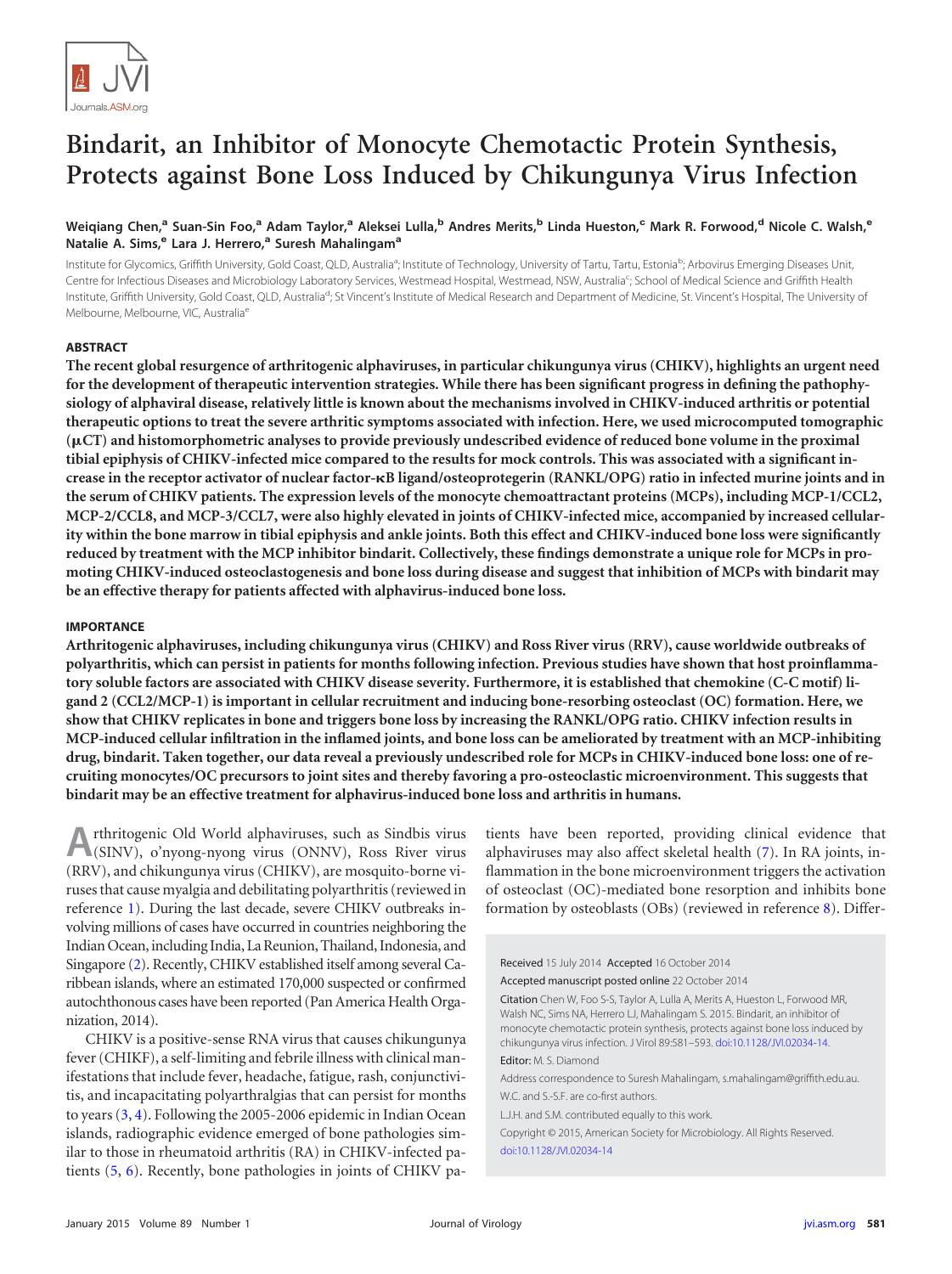entiation of mature OCs is triggered by the binding of receptor activator of nuclear factor- $\kappa$ B (NF- $\kappa$ B) ligand (RANKL) to its signaling receptor RANK, which is expressed on monocytic precursors [\(9,](#page-10-8) [10\)](#page-10-9). Cells from the osteoblastic lineage and nonosteoblastic cells, such as T cells, NK cells, and synoviocytes, express RANKL in inflammatory arthritis [\(11](#page-10-10)[–](#page-10-11)[17\)](#page-10-12). The activity of RANKL can be blocked by its endogenous soluble decoy receptor, osteoprotegerin (OPG) (reviewed in reference [18\)](#page-10-13). Hence, the RANKL/ OPG ratio within the local bone microenvironment regulates OC differentiation and function, with an increase in the ratio leading to bone pathology [\(19](#page-10-14)[–](#page-10-15)[22\)](#page-10-16).

During alphavirus infection, the expression of RANKL/OPG by OBs is also modified [\(23,](#page-10-17) [24\)](#page-10-18). Recently, we reported that RRV infection increases OB lineage support of OC formation and contributes to pathological bone loss in an established acute RRV disease (RRVD) mouse model. In that study, the RANKL/OPG ratio was increased in RRV-infected mice [\(24\)](#page-10-18).

Increased infiltration of macrophages in joints has been reported in mouse models of RRV [\(25\)](#page-10-19) and CHIKV infection [\(26,](#page-10-20) [27\)](#page-10-21). Depletion of macrophages in an acute RRVD mouse model resulted in a prominent reduction in cellular infiltrates and disease signs [\(25\)](#page-10-19). In a primate model of CHIKV infection, persistently infected macrophages were detected in the joints, muscles, lymphoid organs, and liver, suggesting macrophages as a primary cellular reservoir of virus during the chronic phase of infection [\(28\)](#page-10-22). These findings concur with a recent study of CHIKV patients at 18 months postinfection, where CHIKV persisted in perivascular synovial macrophages [\(29\)](#page-10-23). Collectively, it can be postulated that, following an arthritogenic alphaviral infection, the recruitment of monocytes which may serve as OC precursors and their differentiation are promoted by increased RANKL expression by cells in the local bone microenvironment, thereby contributing to bone loss.

Several chemokines have been associated with chemotaxis of OC precursors [\(30\)](#page-11-0) and osteoclastogenesis in pathological bone conditions, including multiple myeloma [\(31,](#page-11-1) [32\)](#page-11-2), RA [\(33\)](#page-11-3), and juvenile idiopathic arthritis [\(34\)](#page-11-4). These include CXC chemokine ligand 1 (CXCL1) (KC), CC chemokine ligand 3 (CCL3) (macrophage inflammatory protein-1 $\alpha$  [MIP-1 $\alpha$ ]), CCL4 (MIP-1 $\beta$ ), CCL11 (eotaxin), CCL5 (RANTES), and CCL2 (monocyte chemotactic protein-1 [MCP-1]). CCL8 (MCP-2) and CCL7 (MCP-3) are potent chemotactic cytokines involved in the egress of monocytic cells and play crucial roles in maintaining the leukocyte homeostasis [\(35,](#page-11-5) [36\)](#page-11-6). High levels of CCL8 and CCL7 have been detected in synovial tissues of individuals suffering from RA, osteoarthritis, and reactive arthritis [\(37\)](#page-11-7). Studies in CCL2-deficient mice and human peripheral blood mononuclear cells (PBMCs) have shown CCL2 to be an osteoclastogenic factor [\(38,](#page-11-8) [39\)](#page-11-9). PBMCs from RA patients showed a higher osteoclastogenic potential than those of healthy controls, and this correlated positively to serum levels of CCL2 [\(40\)](#page-11-10). In RRV and CHIKV infections, MCPs have an indispensable pathogenic role in mediating alphavirus-induced arthritis and myositis [\(41,](#page-11-11) [42\)](#page-11-12). MCPs may also contribute to the exacerbated bone loss observed in these infections.

Bindarit is a small-molecule indazolic derivative with anti-inflammatory properties. Bindarit has been reported to reduce symptoms in several animal models of human disease, such as adjuvant-induced arthritis [\(43\)](#page-11-13), breast cancer [\(44\)](#page-11-14), autoimmune encephalitis  $(45)$ , severe acute pancreatitis  $(46)$ , and lupus nephritis [\(47\)](#page-11-17), through potent suppression of CCL2 transcription. Although CCL2 is the best characterized target of bindarit, it also inhibits other inflammatory mediators, such as CCL8, CCL7, and interleukin-12 (IL-12) [\(48\)](#page-11-18). A recent study has also identified a modulatory effect of bindarit on the classical NF-KB pathway, where bindarit specifically inhibits p65 and p65/p50-mediated CCL2 promoter activation [\(48\)](#page-11-18).

In this study, the role of MCPs in modulating alphavirus-induced bone loss was investigated. We demonstrate that CHIKV infection stimulates osteoclastogenesis, leading to significant bone loss. Recruitment of monocytic OC precursor cells to the ankle joint and tibial epiphysis was mediated in part by MCPs. Bindarit treatment both attenuated the joint swelling and prevented bone loss. These results strongly suggest bindarit as a potential therapy for bone loss caused by alphaviruses and other infectious agents and for other diseases featuring localized increasing bone resorption, such as RA.

## **MATERIALS AND METHODS**

**Ethics statement.** Animal experiments were approved by the Animal Ethics Committee of Griffith University (BDD/04/11/AEC and GLY/06/13/ AEC). All procedures involving animals conformed to the National Health and Medical Research Council *Australian code for the care and use of animals for scientific purposes* [\(49\)](#page-11-19). All CHIKV human serum samples had been submitted to the Centre for Infectious Diseases and Microbiology Laboratory Services (CIDMLS), Westmead Hospital, for diagnostic testing and laboratory investigation of Chikungunya virus with written and oral informed patient consent. Serum from healthy individuals was provided by the Australian Red Cross with written and oral informed patient consent, approved by Griffith University Human Research Ethics Committee (BDD/01/12/HREC). No new human samples were collected as part of this study. Serum samples were deidentified before being used in the research project.

**Virus.** The CHIKV variant expressing the red fluorescent protein mCherry (CHIKV-mCherry) was constructed using a full-length infectious cDNA clone of the La Reunion CHIKV isolate LR2006-OPY1 as described previously [\(50\)](#page-11-20).

**Mice.** C57BL/6 wild-type (WT) mice were obtained from the Animal Resource Centre (Perth, Australia), and CSF1R-EGFP (MacGreen) mice, expressing enhanced green fluorescent protein (EGFP)-labeled colonystimulating factor 1 receptor (CSF1R), were purchased from the University of Queensland. All mice were maintained in the animal facilities of Griffith University (Gold Coast, Australia). Twenty-five-day-old male and female mice, of equal distribution, were inoculated subcutaneously  $(s.c.)$  in the ventral side of the foot with  $10<sup>5</sup>$  PFU of CHIKV-mCherry diluted in phosphate-buffered saline (PBS) to a volume of 20  $\mu$ l. Mockinfected mice were inoculated with PBS alone. Treatment with bindarit (Nanjing Chemlin Chemical Industry Co., Nanjing, China), also known as 2-methyl-2-{[1-(phenylmethyl)-1H-indazol-3yl] methoxy} propanoic acid, was given to mice intraperitoneally twice daily at 100 mg/kg of body weight in 0.5% methyl cellulose (vehicle). Mice were monitored daily for diet and well-being. Mice were weighed, and CHIKV-induced footpad swelling was assessed by measuring the height (*H*) and width (*W*) of the perimetatarsal area of the hind foot using Kinchrome digital vernier calipers every 24 h as described previously [\(26\)](#page-10-20). Disease score was expressed as the increase of the ankle joint measurement relative to the measurement on day 0 postinfection (0dpi), calculated as  $[H(xdpi) \times W(xdpi)]$  –  ${[H(0dpi) \times W(0dpi)]/[H(0dpi) \times W(0dpi)]}.$ 

**Human serum samples.** Serum samples from 14 serologically positive CHIKV patients (age range, 30 to 68 years; 8 females, 6 males) were collected between 3 and 22 weeks after onset of symptoms and were provided by CIMMLS (Westmead Hospital, Sydney, Australia). Serum samples from 7 healthy individuals (age range, 18 to 65 years; 4 females, 3 males) were provided by the Australian Red Cross.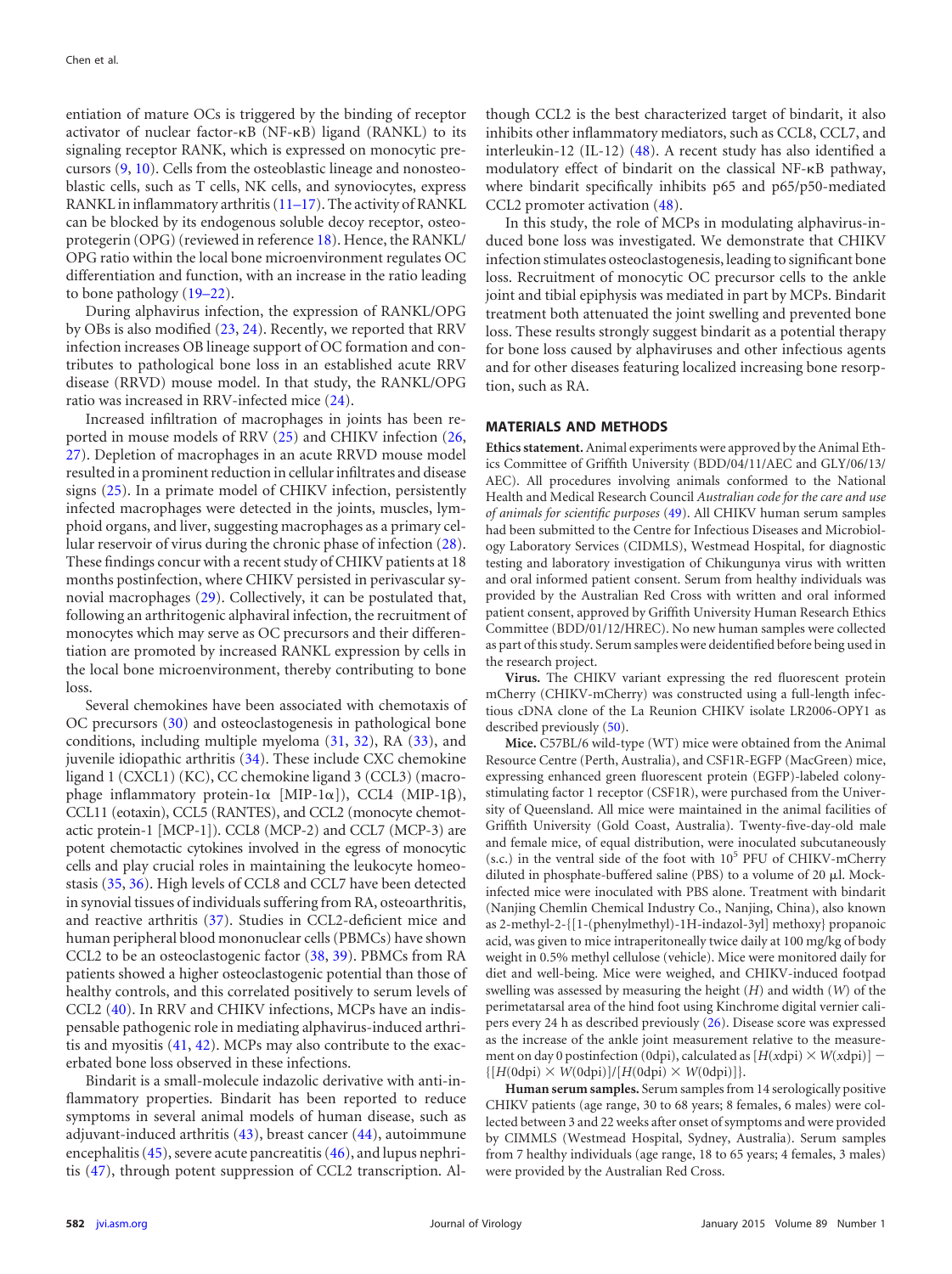

<span id="page-2-0"></span>**FIG 1** CHIKV infection perturbs bone homeostasis through an upregulated RANKL/OPG ratio in humans. Serum samples from CHIKV-infected patients  $(n = 14)$  or healthy controls  $(n = 7)$  were analyzed by ELISA for RANKL and OPG protein levels (A), and the RANKL/OPG ratios are shown (B). Data are presented as means  $\pm$  standard errors of the means (SEM).  $\ast$ ,  $P$  < 0.05; Mann-Whitney *U* test.

**ELISA.** The concentrations of human RANKL (PeproTech, Rocky Hill, NJ, USA) and OPG (R&D Systems, Minneapolis, MN, USA) were determined using enzyme-linked immunosorbent assay (ELISA) development kits. The concentrations of mouse RANKL and OPG were determined using mouse ELISA development kits (R&D Systems, Minneapolis, MN, USA). To determine the concentrations of CCL2, CXCL1, CCL3, CCL4, CCL11, and CCL5, joint tissues of mice were homogenized in PBS and centrifuged, and supernatant was collected and used for multiplex bead array kits (Bio-Plex pro mouse cytokine 23-plex kits; Bio-Rad, Hercules, CA). The concentrations of cytokines relative to total protein concentration for each tissue lysate are reported and are expressed as pg/mg protein. All ELISAs were performed according to the manufacturer's instructions.

**Histology.** Mice were sacrificed, and the hind limbs were collected, fixed in 4% paraformaldehyde (PFA), decalcified in 14% EDTA, and embedded in paraffin. Five-micrometer sections were dewaxed, rehydrated, and stained with hematoxylin and eosin (H&E), tartrate-resistant acid phosphatase (TRAP), or Masson's trichrome. Images were taken using a Nikon Eclipse TS100 inverted microscope. OCs were identified as TRAPpositive (TRAP<sup>+</sup>) multinucleated cells (more than 3 nuclei) and were counted in 8 different tibial sections per mouse at the distal epiphysis, distal primary spongiosa, and proximal epiphysis (tibial-talar joint) using ImageJ software. The nomenclature and units used in the analysis are as recommended by the Nomenclature Committee of the American Society for Bone and Mineral Research [\(51\)](#page-11-21).

 $\mu$ CT. Microcomputed tomography ( $\mu$ CT) analyses were performed on murine hind limbs with the Skyscan 1076  $\mu$ CT system (Skyscan, Aartselaar, Belgium). Bone volume fraction (bone volume per total volume [BV/TV]), trabecular thickness (Tb.Th), trabecular separation (Tb.Sp), and trabecular number (Tb.N) were determined using CTAN (Skyscan). The settings for data acquisition were as follows:  $9-\mu m$  voxel resolution, 0.5-mm aluminum filter, 48-kV voltage, 100-µA current, 2,600-ms exposure, rotation of 0.5° across 180°, and frame averaging of 1. Reconstruction was performed using NRecon (version 1.6.3.1) with the following parameters: compressed sensing to image conversion (dynamic range), 0.0 to 0.09; ring artifact, 6; pixel defect mask, 5%; and beam hardening correction, 35%. Analysis was performed using the CT Analyser (CTAn, 1.12.0.0) on coronal data sets for epiphyseal bone generated using Dataviewer (version 1.4.4). Regions of interest (ROI) were identified as follows: epiphyseal bone, including cortical and trabecular bone above the growth plate, was outlined across 1-mm ROI (anterior to posterior region of the joint). Greyscale thresholds for quantitation of structural parameters were determined for the experimental groups using the automatic otsu algorithm within CTAn. The algorithms used for structural analysis were as follows: epiphyseal trabecular bone adaptive (mean and maximum) with prethreshold of 44 to 255, radius of 7, and constant of 1. Both 2-dimensional (2-D) and 3-dimensional (3-D) data were generated for all analyses. 3-D models were generated from raw (unthresholded) data using CTVox (version 2.4.0) and pseudocolored according to greyscale intensity, which reflects tissue mineralization.



<span id="page-2-1"></span>**FIG 2** CHIKV infection rapidly and transiently increases the RANKL/OPG ratio. Twenty-five-day-old C57BL/6 WT mice  $(n = 4$  per group) were subcutaneously injected with 10<sup>5</sup> PFU of CHIKV or PBS in the ventral side of the foot. (A) Disease score quantified by measurement of joint swelling in mockand CHIKV-infected mice up to day 10 p.i. (B to D) Transcriptional profiles of RANKL (B), OPG (C), and RANKL/OPG ratio (D) in ankle joints of C57BL/6 WT mock- and CHIKV-infected mice ( $n = 4$  per group) at days 1, 3, 7, and 15 p.i., determined using qRT-PCR. Data are normalized to the results for HPRT and shown as fold expression relative to the expression levels in the mockinfected group. Data are presented as means  $\pm$  SEM.  $^{*}$ ,  $P$  < 0.05; one-way ANOVA, Dunnett's posttest, compared to PBS-injected controls.

**Plaque assay.** Vero cells were seeded into 24-well plates at a density of  $1 \times 10^5$  cells per well and cultured to confluence. Serially diluted samples  $(10^{-1}$  to  $10^{-6})$  were added to cell monolayers and incubated for 1 h at 37°C in a 5% CO<sub>2</sub> incubator. The cells were then overlaid with Opti-MEM (Life Technologies, Victoria, Australia) containing 3% heat-inactivated fetal calf serum (HI-FCS) and 1% agarose (Sigma-Aldrich, Sydney, Australia) and incubated at 37°C for 48 h in a 5%  $CO_2$  incubator. The cells were fixed with 1% formalin, and plaques were visualized by staining with 0.1% crystal violet. Viral titers were expressed as PFU per milliliter per gram of tissue.

**Total RNA extraction and quantitative real-time PCR (qRT-PCR).** RNA was prepared from cell pellets using TRIzol (Life Technologies, Victoria, Australia) according to the manufacturer's instructions. Eluted RNA was stored at  $-80^{\circ}$ C. Quantification of total RNA was performed with a NanoDrop 1000 spectrophotometer (Thermo Scientific, Victoria, Australia). Extracted total RNA (20 ng/ $\mu$ l) was reverse transcribed using an oligo(dT) primer and reverse transcriptase (Sigma-Aldrich, Sydney, Australia) according to the manufacturer's instructions. SYBR green realtime PCR was performed using 10 ng of template cDNA on a CFX96 Touch real-time PCR system in 96-well plates, using QuantiTect primer assay kits (Qiagen, Hilden, Germany) with the following conditions: (i) PCR initial activation step of 95°C for 15 min, 1 cycle, and (ii) 3-step cycling of 94°C for 15 s, followed by 55°C for 30 s and 72°C for 30 s, 40 cycles. Amplification specificity was evaluated by a melting curve analysis of PCR products. The fold change in mRNA expression relative to the expression in mock-infected samples for each gene was calculated with the cycle threshold  $(\Delta \Delta C_T)$  method, with normalization to the level of the housekeeping gene *HPRT*, encoding hypoxanthine phosphoribosyltransferase. Briefly,  $\Delta \Delta C_T = \Delta C_T$  (CHIKV-infected) –  $\Delta C_T$  (mock-infected), where  $\Delta C_T = C_T$  (gene of interest) –  $C_T$  (*HPRT*). The fold change for each gene was calculated as  $2^{-\Delta\Delta CT}$ .

**Immunofluorescence.** Mice were sacrificed and perfused with PBS. The femur, tibia, patella, and foot from the hind limb were collected, fixed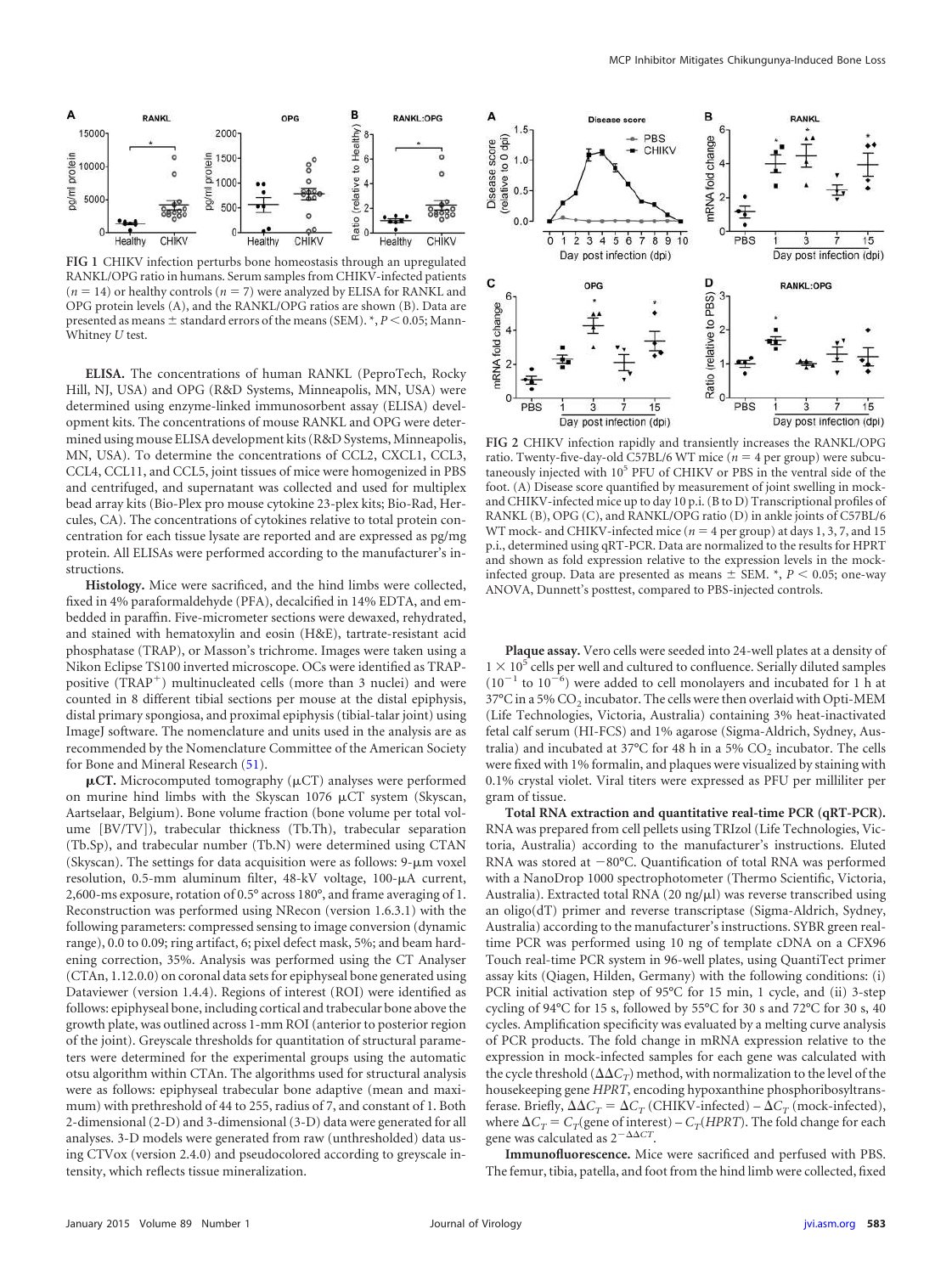

<span id="page-3-0"></span>**FIG 3** CHIKV replicates in bones of murine model. Twenty-five-day-old C57BL/6 WT mice ( $n = 5$  per group) were subcutaneously injected with  $10^5$ PFU of CHIKV-mCherry or PBS in the ventral side of the foot. (A) At day 3 p.i., the femur, tibia, patella, and foot were collected and homogenized, and the presence of infectious virus determined by plaque assays. (B) RANKL and OPG protein levels in the knee joints were analyzed by ELISA, and the RANKL/ OPG ratios are shown. Data are presented as means  $\pm$  SEM.  $*$ ,  $P < 0.05$ ; Mann-Whitney *U* test.

in 4% PFA, decalcified in 14% EDTA, embedded in optimal cutting temperature (OCT) compound, and cryosectioned. Five-micrometer sections were prepared, followed by 4',6-diamidino-2-phenylindole (DAPI) staining, and were visualized on an FV1000 confocal microscope (Olympus, Victoria, Australia). For quantification of CSF1R-positive (CSF1R<sup>+</sup>) cells, the total numbers of  $\widehat{\text{CSF1R}}^+$  cells were quantified and expressed over the total nucleus count ( $n = 100$  to 200 cells) as percentages.

**Statistical analysis.** ELISA data for patients' serum samples, ELISA/ multiplex protein analysis of CHIKV-infected mouse knee joint homogenate, bone morphometric indices, viral titer analyses of mouse specimens, and  $TRAP^+$  cell and  $CSF1R^+$  cell numberss were statistically analyzed by Mann-Whitney *U* test. For comparison between vehicle- and bindarit-treated groups, the disease score was analyzed by two-way ANOVA with Bonferroni posttest. TRAP cell numbers, bone morphometric indices, and the results of qRT-PCR of mouse specimens were analyzed by one-way ANOVA with Tukey's posttest. Longitudinal qRT-PCR analyses of mouse specimens were performed using one-way ANOVA with Dunnett's posttest. All data were assessed for Gaussian dis-



<span id="page-3-1"></span>**FIG 4** CHIKV infection induces bone pathology in the mouse model. (A) Paraffin sections (5 m) from proximal tibia of mock- and CHIKV-infected WT mice were stained with Masson's trichrome and TRAP stain at day 3 after infection (magnification,  $\times$  20). Representative images for 4 to 5 mice per group are shown. The numbers of TRAP<sup>+</sup> multinucleated (>3 nuclei) osteoclasts per bone perimeter (N.Oc/B.Pm) were quantified. Data are presented as means  $\pm$  SEM. \*, *P* < 0.05; Mann-Whitney *U* test. (B) Volume-rendered 3-D images of raw (unthresholded) data pseudocolored according to gray scale intensity, which is indicative of tissue mineralization of the hind limbs of C57BL/6 WT PBS-injected and CHIKV-infected mice harvested at day 3 p.i. Color-coded 3-D model is indicative of tissue mineralization; low mineralization is represented in red, which changes to yellow and blue when mineralization increases. Representative images for 4 to 5 mice per group are shown. (C) Results of quantitation of bone volume fraction (BV/TV), trabecular number (Tb. N), trabecular spacing (Tb. Sp), and trabecular thickness (Tb. Th) in the proximal tibial epiphysis of PBS-injected and CHIKV-infected mice (*n* = 4 or 5 per group) at day 3 p.i. are shown. Data are presented as means  $\pm$  SEM.  $^*$ ,  $P$  < 0.05; Mann-Whitney *U* test.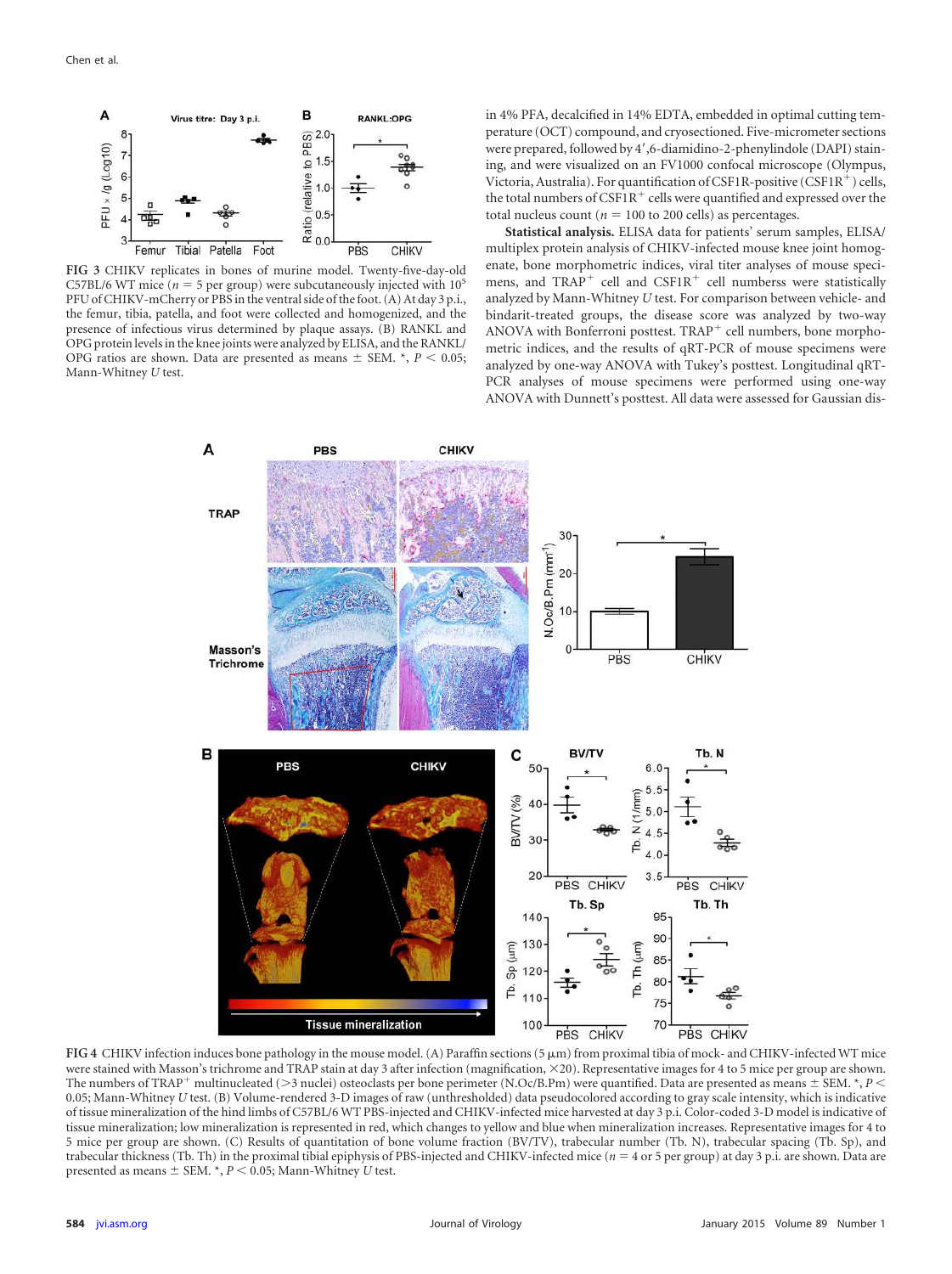

<span id="page-4-0"></span>**FIG 5** CCL2 is involved in cellular infiltration during CHIKV infection. Twenty-five-day-old C57BL/6 CSF1R-EGFP (MacGreen) mice (*n* 5 per group) were subcutaneously injected with 10<sup>5</sup> PFU of CHIKV-mCherry or PBS (mock) in the ventral side of the foot. (A) At day 3 p.i., hind limbs of mock- and CHIKVinfected mice were harvested, fixed, decalcified, and either paraffin sectioned (5  $\mu$ m) or cryosectioned (5  $\mu$ m) for H&E and immunofluorescence staining, respectively. CSF1R (green), replicating CHIKV-mCherry (red), and nuclei (blue) were visualized by confocal microscopy. Magnification,  $\times$ 20 (H&E) and  $\times$ 60 (immunofluorescence). Scale bar, 30  $\mu$ m. Images are representative of 2 independent experiments. (B) The percentages of CSF1R<sup>+</sup> cells in 100 to 200 cells per group were quantified. Data are presented as means  $\pm$  SEM. \*,  $P < 0.05$ ; Mann-Whitney *U* test. (C) Protein concentrations of CCL2 (MCP-1), CXCL1 (KC), CCL3 (MIP-1 $\alpha$ ), CCL4 (MIP-1 $\beta$ ), CCL11 (eotaxin-1), and CCL5 (RANTES) were determined by using a multiplex cytokine assay. Data are presented as means  $\pm$  SEM.  $^*$ ,  $P$  < 0.05; Mann-Whitney *U* test.

tribution using the D'Agostino-Pearson normality test before analysis with these parametric tests. Statistical analyses were performed with GraphPad Prism 5.02.

#### **RESULTS**

**Disruption of serum RANKL/OPG ratio in CHIKV patients.** The serum RANKL levels were higher in CHIKV patients than in healthy control subjects (Fig.  $1A$ ). There was no significant difference in the serum OPG levels of patients and controls. The resulting serum RANKL/OPG ratio was significantly higher in CHIKV patients than in healthy control subjects, suggesting that pro-osteoclastic conditions exist in response to CHIKV infection [\(Fig. 1B\)](#page-2-0).

**Bone homeostasis is disrupted at peak disease in an acute CHIKV mouse model.** To determine whether CHIKV infection can affect bone homeostasis, we next examined the RANKL/OPG ratio in a mouse model of CHIKV described previously [\(52\)](#page-11-22). Twenty-five-day-old C57BL/6 mice were infected s.c. in the ventral side of the foot with 10<sup>5</sup> PFU of CHIKV-mCherry. At day 3 postinfection (p.i.), peak swelling was observed in the ankle joint of CHIKV-infected mice, and the swelling was fully resolved by day 10 p.i. [\(Fig. 2A\)](#page-2-1). The RANKL transcript levels in the joint were significantly higher at days 1, 3, and 15 p.i. but not on day 7 p.i. compared to the RANKL transcript levels in PBS-injected control mice [\(Fig. 2B\)](#page-2-1). At days 3 and 15 p.i. but not on days 1 and 7 p.i., the OPG transcript levels were significantly elevated compared to the OPG transcript levels in PBS-injected control mice [\(Fig. 2C\)](#page-2-1). The RANKL/OPG ratio was significantly elevated at day 1 p.i. [\(Fig.](#page-2-1) [2D\)](#page-2-1), suggesting that CHIKV infection leads to a pro-osteoclastic microenvironment within the infected tissues at early acute infection.

**CHIKV replicates in murine bone and induces bone loss.** To investigate whether CHIKV can replicate in bone *in vivo*, CHIKVinfected WT mice were sacrificed and the femur, tibia, patella, and foot collected for virus titer measurement using plaque assays. At peak swelling (day 3 p.i.), high viral titers were detected in each of these sites [\(Fig. 3A\)](#page-3-0). Similar to the serum results in CHIKV patients, the RANKL/OPG ratios were elevated in knee joints of CHIKV-infected mice at day 3 p.i. [\(Fig. 3B\)](#page-3-0). Consistent with the increased RANKL/OPG ratio, there were increased numbers of TRAP cells in CHIKV-infected mice compared to the numbers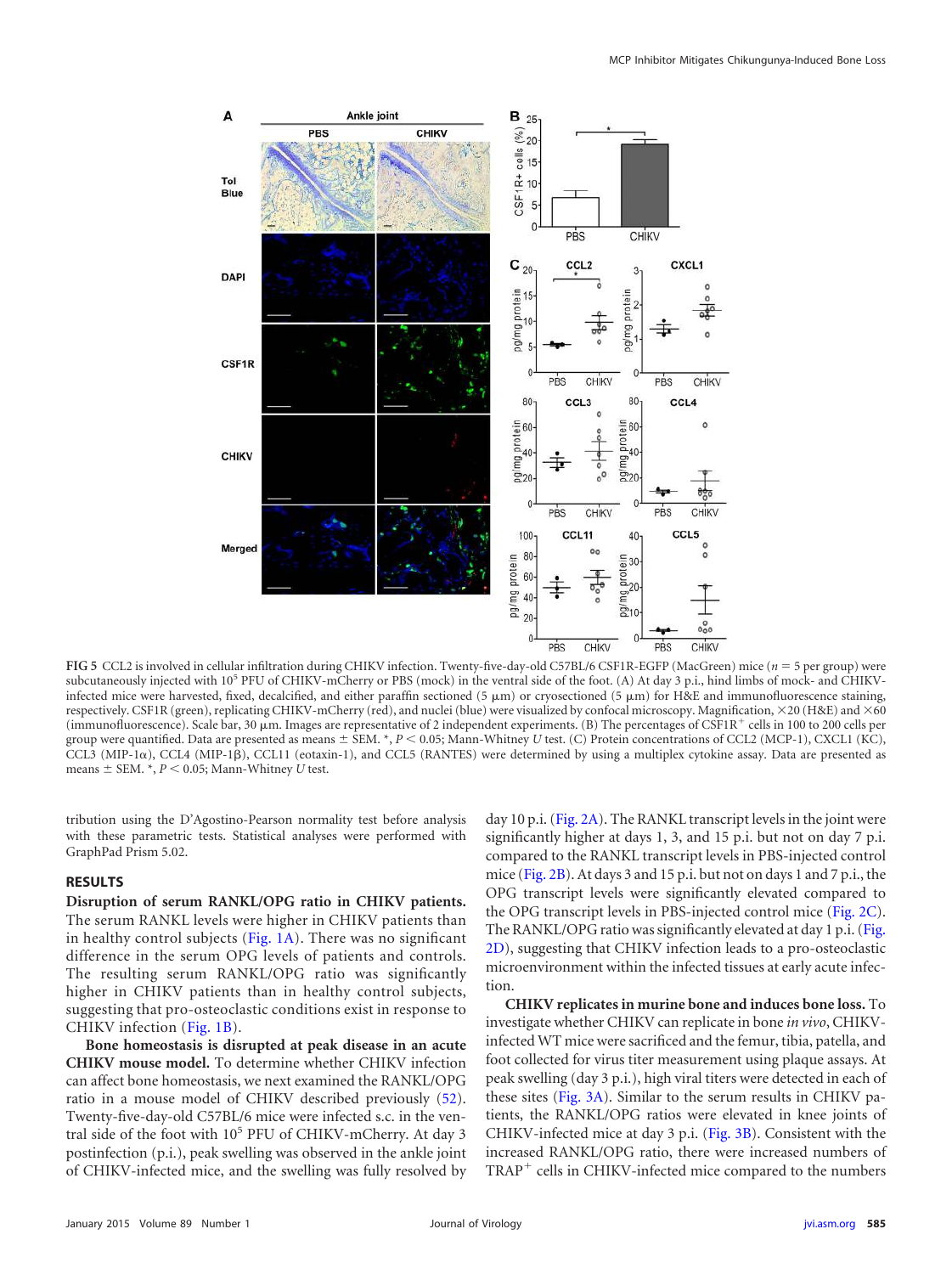

<span id="page-5-0"></span>**FIG 6** CCL2, CCL7, and CCL8 mRNA transcripts are highly expressed at CHIKV peak disease. Longitudinal transcriptional profiles of CCL2 (MCP-1)  $(A)$ , CCL8 (MCP-2)  $(B)$ , and  $(C)$  CCL7 (MCP-3)  $(C)$  in ankle joints of C57BL/6 WT PBS-injected and CHIKV-infected mice ( $n = 4$  per group) at days 1, 3, 7, and 15 p.i. were determined by qRT-PCR. Data are normalized to the results for HPRT and shown as fold expression relative to the expression in the PBS-injected group. Data are means  $\pm$  SEM.  $*$ ,  $P$  < 0.05; one-way ANOVA, Dunnett's posttest, compared to mock-infected group.

in mock-infected mice in tibial trabecular bone [\(Fig. 4A\)](#page-3-1), and this was associated with low trabecular bone mass in the secondary spongiosa of tibias in CHIKV-infected mice as evidenced by histology, suggesting that CHIKV-induced bone loss may be mediated through enhanced osteoclastogenesis [\(Fig. 4A\)](#page-3-1). In addition, CHIKV-infected mice showed reduced growth plate width, indicating growth impairment due to infection (Fig.  $4A$ ).  $\mu$ CT analysis of the trabecular and cortical bone within the tibial epiphysis revealed significant bone loss in CHIKV-infected mice compared to the results for PBS-injected control mice [\(Fig. 4B\)](#page-3-1). In CHIKVinfected mice, the bone volume fraction (BV/TV) was reduced by approximately 25%, associated with reductions in trabecular thickness (Tb. Th) and trabecular bone numbers (Tb. N) and increased trabecular separation (Tb. Sp) [\(Fig. 4C\)](#page-3-1). The elevated RANKL/OPG ratio, increased number of TRAP<sup>+</sup> cells, and reduced bone volume were consistent with the observed bone loss following CHIKV infection.

**Specific upregulation of MCPs in response to CHIKV infection.** Recruitment of inflammatory cellular infiltrates to the joint has been associated with bone loss in inflammatory arthritis, including RA [\(8\)](#page-10-7). To investigate the involvement of infiltrates of the monocyte/macrophage lineage during CHIKV-induced bone loss, C57BL/6 CSF1R-EGFP (MacGreen) mice were inoculated with CHIKV-mCherry. Increased numbers of CSF1R<sup>+</sup> cells were observed within the bone marrow in the ankle joints of CHIKVinfected mice at day 3 p.i. [\(Fig. 5A](#page-4-0) and [B\)](#page-4-0). To further identify the immune mediators responsible for CHIKV-elicited cellular infil-



<span id="page-5-1"></span>**FIG 7** Inhibition of MCPs with bindarit suppresses CHIKV-induced chemotactic responses and reduces disease. Twenty-five-day-old C57BL/6 CSF1R-EGFP (MacGreen) mice (*n* = 4 or 5 per group) were subcutaneously injected with 10<sup>5</sup> PFU of CHIKV-mCherry or PBS (mock infection) in the ventral side of the foot. Treatment with methyl cellulose (vehicle) or 100 mg/kg bindarit was given 3 h prior to infection and then twice daily through intraperitoneal injection. Mice were sacrificed at day 3 p.i., and ankle joints and hind limbs were harvested. Transcriptional profiles of CCL2 (MCP-1) (A), CCL8 (MCP-2) (B), and CCL7 (MCP-3) (C) in ankle joints of vehicle- or bindarit-treated C57BL/6 WT PBS-injected and CHIKV-infected mice (*n* = 4 or 5 per group) at day 3 p.i. were determined by qRT-PCR. Data are normalized to the results for HPRT and shown as fold expression relative to the expression in the PBS-injected vehicle-treated group. Data are means  $\pm$  SEM. \*,  $P$  < 0.05; one-way ANOVA, Tukey's posttest. (D) Quantification of disease score was performed through measurement of joint swelling in vehicle- or bindarit-treated, PBS-injected and CHIKV-infected mice up to peak disease (day 3 p.i.). (E) Tibia, patella, and foot of mice were collected and homogenized, and the presence of infectious virus determined by plaque assays. Data are presented as means  $\pm$  SEM. \*, *P* < 0.05; Mann-Whitney *U* test.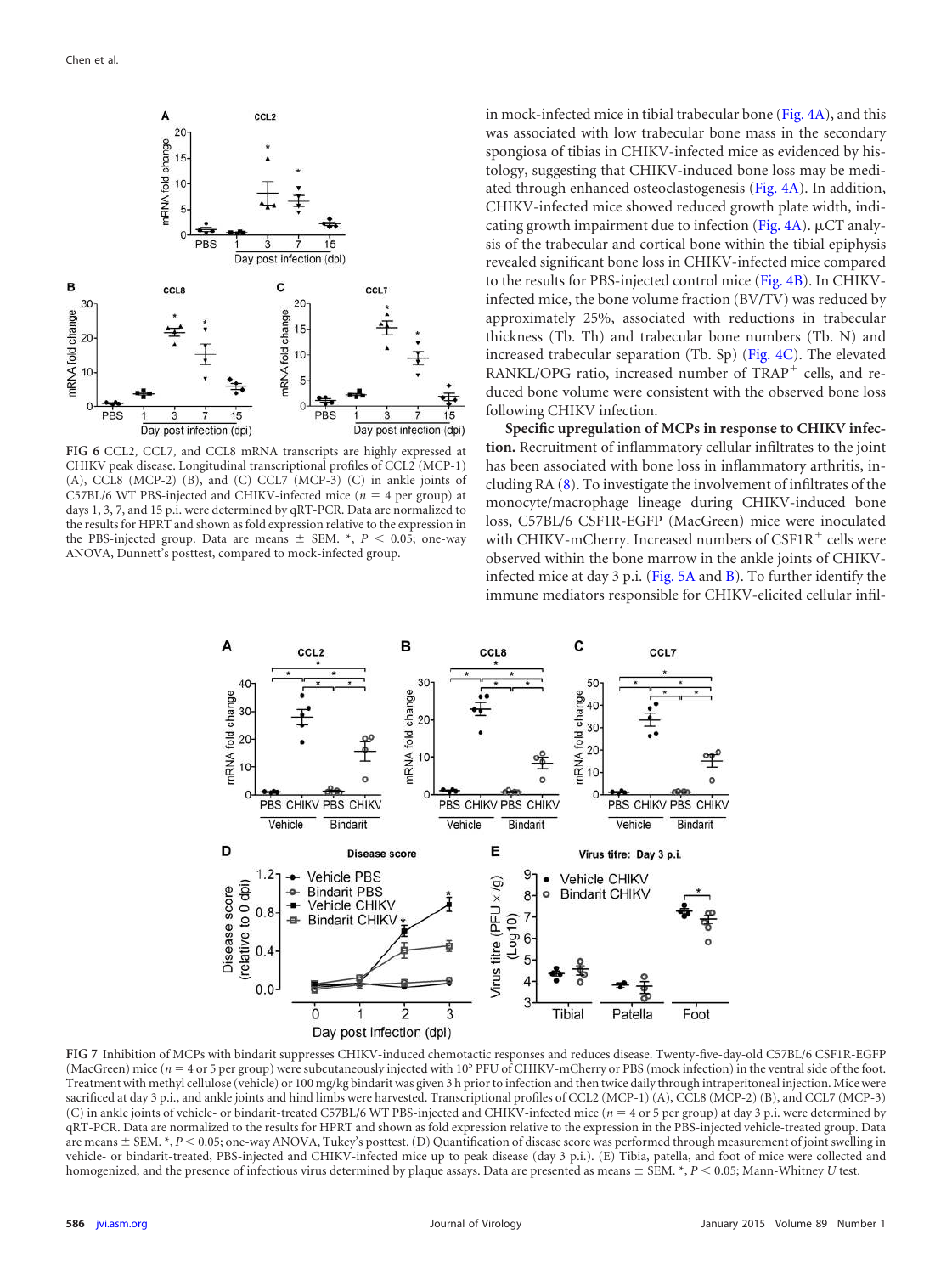

<span id="page-6-0"></span>**FIG 8** Bindarit treatment reduced cellular infiltration during CHIKV infection. Twenty-five-day-old C57BL/6 CSF1R-EGFP (MacGreen) mice (*n* 4 or 5 per group) were subcutaneously injected with 10<sup>5</sup> PFU of CHIKV-mCherry or PBS (mock) in the ventral side of the foot. Treatment with methyl cellulose (vehicle) or 100 mg/kg bindarit was given twice daily through intraperitoneal injection. Mice were sacrificed at day 3 p.i., and ankle joints and hind limbs were harvested. (A) Hind limbs of vehicle- or bindarit-treated, CHIKV-infected mice were fixed, decalcified, and either paraffin sectioned (5  $\mu$ m) or cryosectioned (5  $\mu$ m) for H&E and immunofluorescence staining, respectively. CSF1R (green), replicating CHIKV-mCherry (red), and nuclei (blue) were visualized by confocal microscopy. Magnification,  $\times$ 20 (H&E) and  $\times$ 60 (immunofluorescence). Scale bar, 30  $\mu$ m. Images are representative of 2 independent experiments. (B) The percentages of CSF1R<sup>+</sup> cells in 100 to 200 cells per group were quantified. Data are presented as means  $\pm$  SEM. \*, *P* < 0.05; Mann-Whitney *U* test.

tration, the protein expression profiles of several chemokines (CCL2, CXCL1, CCL3, CCL4, CCL11, and CCL5) were investigated at day 3 p.i. by multiplex cytokine assay. CCL2 was significantly elevated in CHIKV-infected knee joints, while no significant change was observed for the other chemokines [\(Fig. 5C\)](#page-4-0). In a separate experiment, the mRNA levels of CCL2 [\(Fig. 6A\)](#page-5-0), CCL8 [\(Fig. 6B\)](#page-5-0), and CCL7 [\(Fig. 6C\)](#page-5-0) were found to be significantly increased at peak disease in ankle joints of CHIKV-infected mice compared to their levels in PBS-injected control mice and to have resolved by day 15 p.i. along with the resolution of joint swelling. Hence, our results identify the MCPs (CCL2, CCL7, and CCL8) as potential candidates that may mediate the recruitment of  $CSF1R$ <sup>+</sup> cells and contribute to the increased osteoclastogenesis during the early phase of CHIKV infection.

**Inhibition of MCP production with bindarit ameliorates disease and reduces virus replication in ankle joints.** To investigate the role of MCPs in CHIKV-induced bone loss, treatment with bindarit, a potent inhibitor of MCPs, was tested. At peak disease, inhibition of CCL2 transcript expression was confirmed in ankle joints of bindarit-treated CHIKV-infected mice by using qRT-PCR [\(Fig. 7A\)](#page-5-1). Transcriptional inhibition was also observed in other members of the MCP family, including CCL8 [\(Fig. 7B\)](#page-5-1) and CCL7 [\(Fig. 7C\)](#page-5-1). Bindarit treatment of CHIKV-infected mice resulted in a significant amelioration of acute joint swelling at days 2 and 3 p.i. compared to the results for vehicle-treated CHIKVinfected mice [\(Fig. 7D\)](#page-5-1), with a corresponding reduction of infectious virus recovered from the ankle joint [\(Fig. 7E\)](#page-5-1). However, no difference in virus titers was observed in distant sites, such as the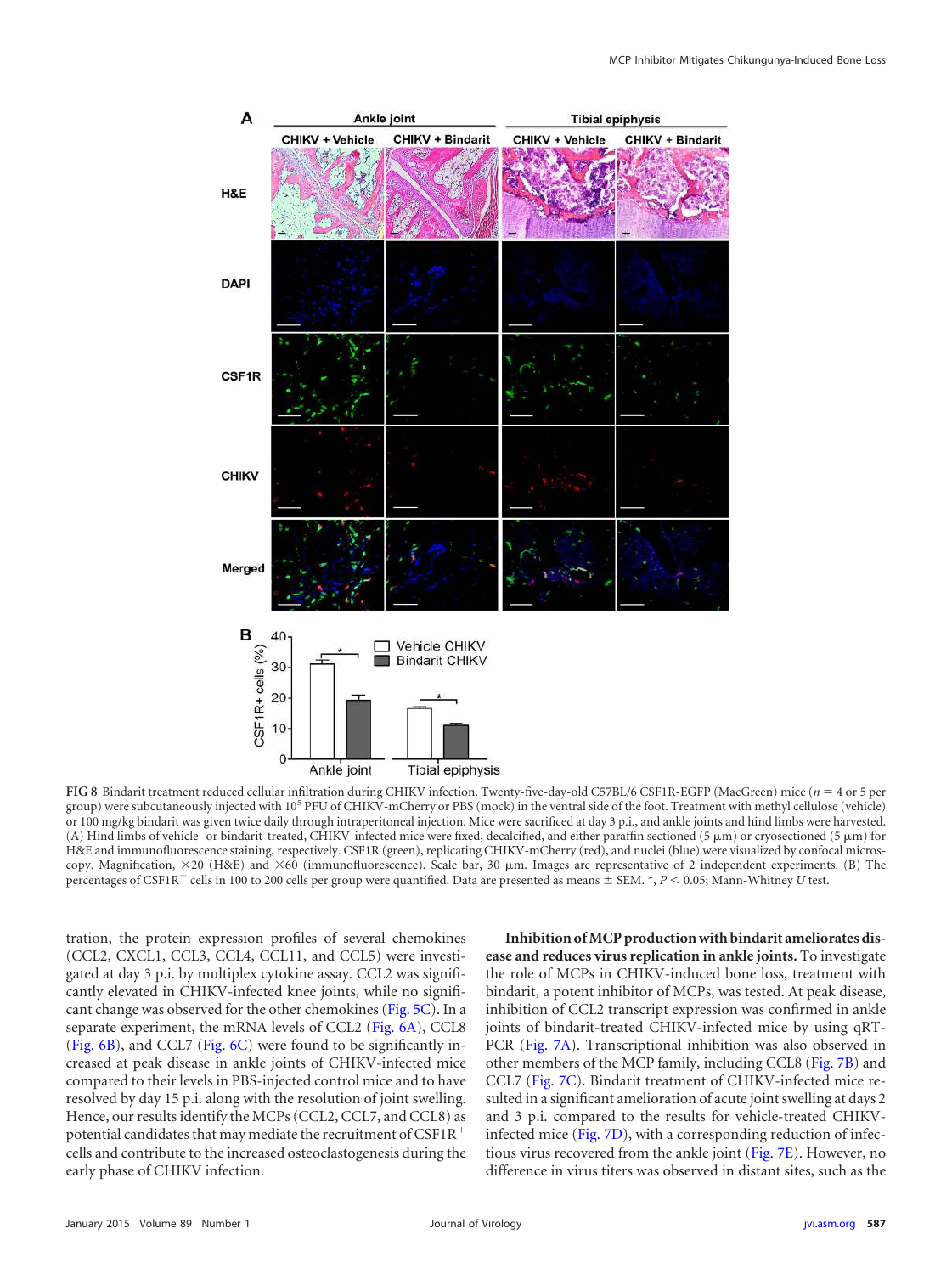

<span id="page-7-0"></span>**FIG 9** Bindarit treatment differentially modulates CHIKV-induced proinflammatory responses. Transcriptional profiles of IL-6 (A), IL-1 $\beta$  (B), TNF (C), and IL-12 $\beta$ /p40 (D) in ankle joints of vehicle- or bindarit-treated C57BL/6 WT PBS-injected and CHIKV-infected mice ( $n = 4$  or 5 per group) at day 3 p.i. were determined by qRT-PCR. Data are normalized to the results for HPRT and shown as fold expression relative to the expression in the PBSinjected, vehicle-treated group. Data are presented as means  $\pm$  SEM.  $^*, P$  < 0.05; one-way ANOVA, Tukey's posttest.

tibia and patella, suggesting that bindarit has no direct antiviral effect [\(Fig. 7E\)](#page-5-1). Similarly, reduced numbers of CHIKV-infected cells and reduced  $\text{CSF1R}^+$  cell recruitment were observed in the ankle joint and tibial epiphysis of bindarit-treated CHIKV-infected mice compared to the results for vehicle-treated controls [\(Fig. 8A](#page-6-0) and [B\)](#page-6-0). In addition, bindarit treatment of CHIKV-infected mice suppressed the expression of the proinflammatory cytokine IL-6 [\(Fig. 9A\)](#page-7-0). However, no significant reduction of IL-1 $\beta$ , tumor necrosis factor (TNF), or IL-12 $\beta$ /p40 expression was observed in bindarit-treated CHIKV-infected mice compared to their expression in vehicle-treated CHIKV-infected mice [\(Fig. 9B,](#page-7-0) [C,](#page-7-0) and [D\)](#page-7-0).

**Bindarit prevents CHIKV-induced bone loss by protecting the RANKL/OPG ratio.** Having shown that bindarit treatment reduces both CHIKV disease and virus titers, we further investigated the impact of bindarit on CHIKV-induced bone loss. An increased RANKL/OPG ratio was evident in vehicle-treated CHIKV-infected knee joints, whereas bindarit treatment of CHIKV-infected mice prevented this increase [\(Fig. 10A\)](#page-8-0), suggesting that bindarit-treated CHIKV-infected mice have reduced capacity to support osteoclastogenesis. A decrease in TRAP multinucleated OCs in the tibial epiphysis, trabecular bone, and tibial-talar joint was observed in CHIKV-infected mice treated with bindarit, confirming reduced osteoclastogenesis [\(Fig. 10B](#page-8-0) and  $C$ ).

To characterize the bone architecture of bindarit-treated CHIKV-infected mice,  $\mu$ CT analysis was performed. Bone loss in the tibial epiphysis was evident in the vehicle-treated CHIKVinfected mice, as indicated by lower BV/TV, Tb. N, and Tb. Th and greater Tb. Sp values compared to the results for noninfected mice. Treatment with bindarit prevented this CHIKV-induced bone loss in the tibial epiphysis, preserving BV/TV, Tb. N, Tb. Sp,

and Tb. Th [\(Fig. 11A](#page-9-0) and [B\)](#page-9-0). This suggests that MCPs may be a major mediator of virus-induced bone loss during CHIKV infection.

## **DISCUSSION**

Arthritogenic alphaviruses, such as CHIKV, cause arthritis in humans, but the underlying mechanism responsible for joint swelling and subsequent arthralgia is still largely unknown. High levels of urinary hydroxyproline, which has been used as a marker for bone resorption in metabolic bone diseases [\(53\)](#page-11-23), have been reported in CHIKV patients [\(54\)](#page-11-24), suggesting elevated bone resorption. Several cases with bone pathology, including bone erosions, joint space narrowing, and periarticular osteopenia, have been reported for CHIKV patients negative for RA-associated factors (anti-cyclic citrullinated peptide antibody and rheumatoid factor) [\(6,](#page-10-5) [7,](#page-10-6) [55\)](#page-11-25). Whether there is a link between RA and CHIKV arthritis is an area that requires further study, since there are other examples in the literature of CHIKV cases positive for rheumatoid factor that qualify under American College of Rheumatology (ACR) criteria for a diagnosis of RA. In addition, radiolucent bone lesions have been reported in the shoulder joint (head of humerus) and tibial intercondylar region in CHIKV patients, indicating that infection may lead to osteolysis at joint sites [\(7\)](#page-10-6).

Several cytokines and local mediators, together with many cell types, including OBs, OCs, and inflammatory cells, are involved in the bone remodelling process [\(56\)](#page-11-26). We have previously reported that CHIKV-infected primary human OBs express a higher RANKL/OPG ratio in response to infection [\(23\)](#page-10-17), in addition to the potential for nonosteoblastic cells, such as NK cells [\(12\)](#page-10-24), T cells  $(15)$ , and synovial fibroblasts  $(14)$ , to also stimulate osteoclastogenesis by RANKL production. CHIKV-infected primary human fibroblastlike synoviocytes were also reported to contribute to osteoclastogenesis by secreting osteotropic factors, such as IL-6 and CCL2 [\(57\)](#page-11-27). Although our longitudinal gene expression study showed elevated RANKL and OPG transcript levels, the RANKL/ OPG ratio was only significantly elevated at day 1 p.i., prior to peak disease. Hence, the dysregulation in the RANKL/OPG ratio in CHIKV-infected joints favors an osteoclastogenic microenvironment, resulting in differentiation of  $TRAP<sup>+</sup>$  multinucleated OCs. These results are consistent with human serum data from CHIKV patients, where we observed an increase in the serum RANKL/OPG ratio, indicating a systemic pro-osteoclastogenic condition in response to CHIKV infection. We observed an approximate 2-fold increase in the RANKL/OPG ratio using serum specimens from CHIKV patients. This is similar in magnitude to the increases in RANKL/OPG ratios reported for patients with postmenopausal osteoporosis (1.8-fold) [\(58\)](#page-11-28), osteoarthritis patients ( $\sim$ 1.5-fold) [\(59\)](#page-11-29), and children with osteoporosis due to glucocorticoid therapy for idiopathic nephrotic syndrome ( $\sim$ 1.5fold) [\(60\)](#page-11-30).

In this study, we provide evidence of CHIKV-induced bone loss in the proximal tibial epiphysis due in part to increased OCmediated bone resorption associated with an increased RANKL/ OPG ratio and increased MCP expression. This is consistent with the periarticular bone loss occurring in several chronic inflammatory diseases, such as RA and systemic lupus erythematosus (SLE) [\(61,](#page-11-31) [62\)](#page-12-0). We have recently reported periarticular and systemic bone loss in an established RRV murine model and demonstrated that RRV-induced bone loss is in part a result of an IL-6-dependent increase in the RANKL/OPG ratio and the subsequent in-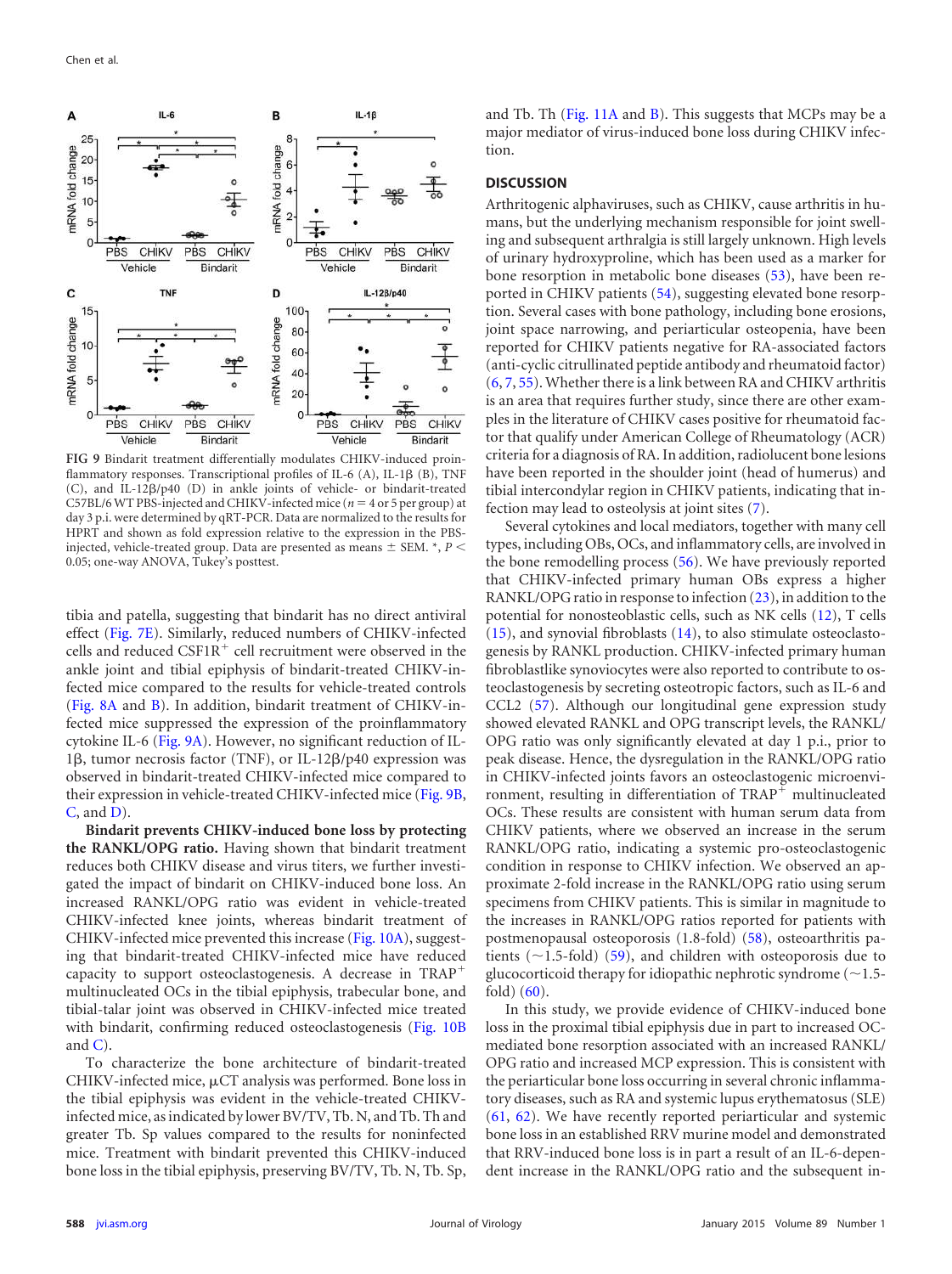

<span id="page-8-0"></span>**FIG 10** Bindarit treatment suppresses CHIKV-induced disruption of RANKL/OPG ratio and osteoclastogenesis. (A) Transcriptional profiles of RANKL/OPG ratio in knee joint of vehicle- or bindarit-treated C57BL/6 WT PBS-injected and CHIKV-infected mice were determined using qRT-PCR. Data are normalized to the results for HPRT and shown as fold expression relative to the expression in the PBS-injected vehicle-treated group. Data are presented as means  $\pm$  SEM. \*, *P*  0.05; one-way ANOVA, Tukey's posttest. (B) Paraffin sections (5 m) from proximal tibia of bindarit-treated, PBS-injected or CHIKV-infected WT mice were stained with TRAP stain at day 3 after infection. Representative images for 4 to 5 mice per group are shown. Magnification,  $\times$ 20. Scale bar, 30  $\mu$ m. (C) The numbers of TRAP<sup>+</sup> multinucleated (>3 nuclei) osteoclasts per bone perimeter (N.Oc/B.Pm) were quantified. Data are presented as means  $\pm$  SEM.  $^*, P$  < 0.05; one-way ANOVA, Tukey's posttest.

crease in OC differentiation and bone resorption [\(24\)](#page-10-18). In addition to IL-6, several proinflammatory factors, such as CCL2, are upregulated in response to alphaviral infection [\(26,](#page-10-20) [63,](#page-12-1) [64\)](#page-12-2). During inflammation, CCL2 is thought to be an important chemoattractant for monocytic precursors [\(65\)](#page-12-3).

We demonstrated recruitment of  $CSF1R<sup>+</sup>$  monocytic cells to the inflamed ankle and knee joints during CHIKV disease in mice. Chemokines such as CCL2, CCL3, CCL4, CCL5, CCL11, and CXCL1 are involved in modulating chemotaxis of OBs and OCs during many arthritic conditions [\(30](#page-11-0)[–](#page-11-3)[34,](#page-11-4) [66\)](#page-12-4) and are elevated in plasma specimens from CHIKV-infected patients [\(63\)](#page-12-1). Here, we showed that CCL2, CCL8, and CCL7 are highly elevated within the inflamed joints of CHIKV-infected mice, suggesting that MCPs may contribute to alphavirus-induced bone loss. Hence, our data are in agreement with prior reports that MCPs are highly expressed during alphaviral infection [\(25,](#page-10-19) [41\)](#page-11-11).

In the present study, inhibition of the expression of CCL2 and other members of the MCP family, including CCL8 and CCL7, by bindarit dampened the influx of CSF1R<sup>+</sup> cells to the inflamed joints, reducing joint inflammation and virus replication in ankle joints. Several *in vitro* studies have identified active infection of human monocytes and macrophages during CHIKV infection,

which may assist in virus dissemination  $(28, 67, 68)$  $(28, 67, 68)$  $(28, 67, 68)$  $(28, 67, 68)$  $(28, 67, 68)$ . In addition, an *in vivo* study conducted in nonhuman primates demonstrated persistence of CHIKV within macrophages in lymphoid, liver, muscle, and joint tissues [\(28\)](#page-10-22). Collectively, these studies suggest that macrophages may be a primary cellular target during *in vivo* CHIKV infection. Since cells of the monocyte/macrophage lineage are a cellular target of CHIKV, inhibition of their infiltration to inflamed ankle joints (also the direct site of infection) may in part account for the reduction in virus recovered after bindarit treatment. The lack of reduced viral replication in distant sites of infection, such as the patella and tibia, of CHIKV-infected mice suggests that bindarit does not play any direct antiviral role during alphaviral infection, consistent with a previous study conducted in a mouse model of RRV [\(41\)](#page-11-11).

We have previously demonstrated that bindarit treatment ameliorates alphavirus-induced muscle damage and cellular infiltration in ankle joints, identifying MCPs as pivotal pathogenic factors in alphaviral inflammatory disease [\(41,](#page-11-11) [42\)](#page-11-12). Here, we further characterize MCPs as key players in the underlying pathology of alphavirus-induced bone loss. Bindarit treatment during CHIKV infection suppressed the alphavirus-induced disruption of the RANKL/OPG ratio, inhibiting the osteoclastogenesis elic-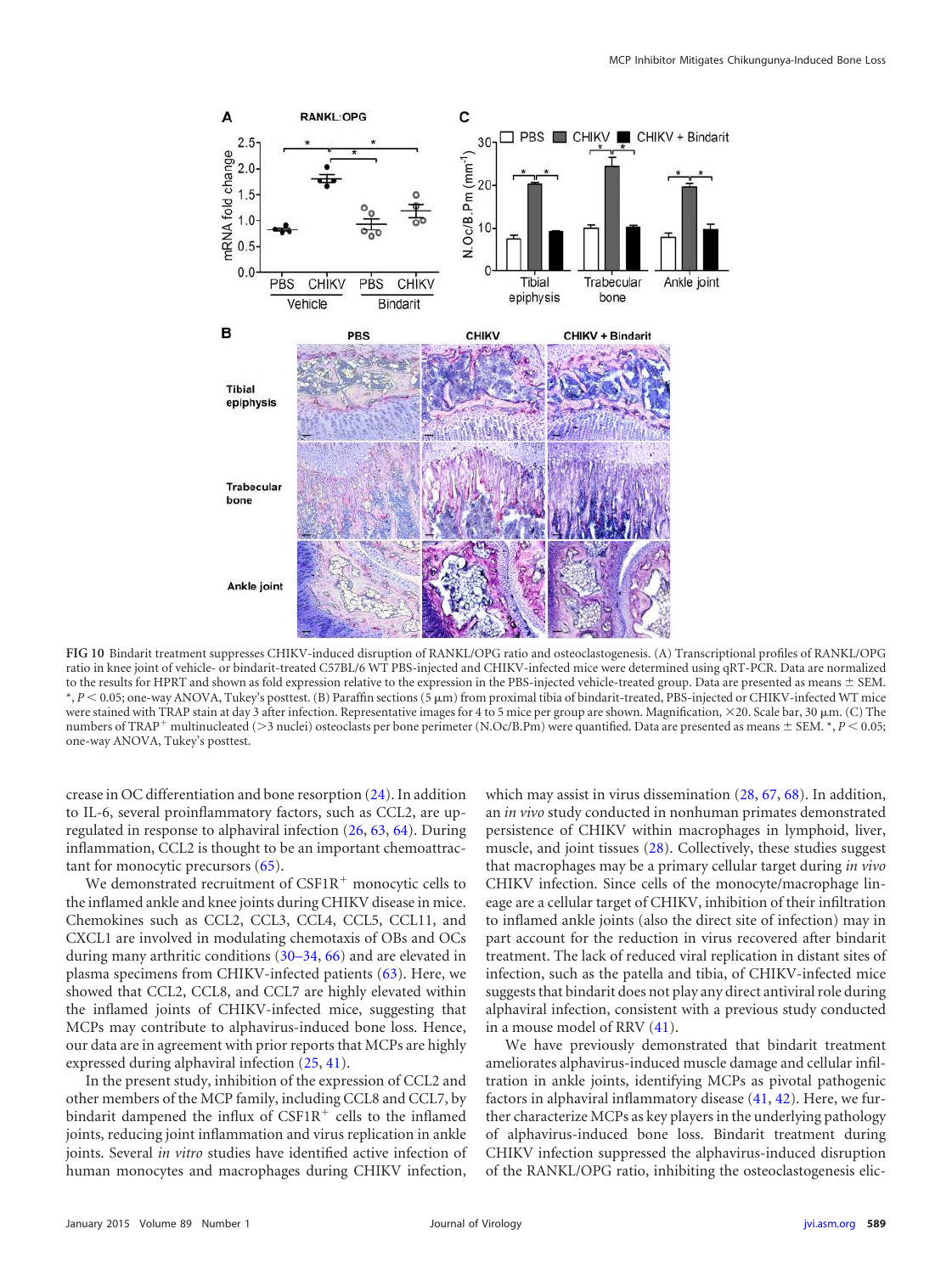

<span id="page-9-0"></span>**FIG 11** Bindarit treatment ameliorates CHIKV-induced bone pathology. (A) Volume-rendered 3-D images of raw (unthresholded) data pseudocolored according to gray scale intensity (indicative of tissue mineralization) of the hind limbs of vehicle- or bindarit-treated C57BL/6 WT PBS-injected and CHIKVinfected mice harvested at day 3 p.i. Color-coded 3-D model indicates levels of tissue mineralization; low mineralization is represented in red, which changes to yellow and blue when mineralization increases, as indicated by the key at the bottom of the panel. Representative images from a total of 4 to 5 mice per group are shown. (B) Trabecular bone volume fraction (BV/TV), trabecular number (Tb. N), trabecular spacing (Tb. Sp), and trabecular thickness (Tb. Th) in the proximal tibial epiphysis of mock- and CHIKV-infected mice (*n* = 4 or 5 per group) at day 3 p.i. are shown. Data are presented as means  $\pm$  SEM. \*, *P* < 0.05; one-way ANOVA, Tukey's posttest.

ited by CHIKV. More importantly, treatment with bindarit also alleviated bone damage in the tibial epiphysis of CHIKV-infected mice. This finding is, at first glance, inconsistent with a recent report of disease exacerbation, including cartilage damage, during the chronic stage of disease in CCR2-deficient mice infected with CHIKV [\(69\)](#page-12-7). However, it is worth noting that CCR2 is a promiscuous receptor that interacts not only with CCL2 but also with seven other ligands, including CCL7 and CCL12 [\(70\)](#page-12-8), which may suggest that other ligands for CCR2 play an inhibitory role in CHIKV, particularly in terms of cartilage damage. Notably, while low-dose, monoclonal antibody treatment targeting CCR2 (MC-21) efficiently reduced murine collagen-induced arthritis symptoms, high doses exacerbated disease [\(71\)](#page-12-9).

The efficacy of bindarit in inhibiting CCL2 expression has been demonstrated *in vitro* and *in vivo* [\(43,](#page-11-13) [47,](#page-11-17) [72,](#page-12-10) [73\)](#page-12-11). In adjuvantinduced arthritis in rats, bindarit treatment led to a drastic reduction of radiological scores assigned based on joint effusion and bone erosion, reflective of a protective effect [\(43,](#page-11-13) [74,](#page-12-12) [75\)](#page-12-13). The safety of bindarit has been demonstrated in an SLE clinical trial: bindarit treatment was safe and well-tolerated in patients, and there was no evidence of immunosuppressive effects on acquired

immunity [\(76\)](#page-12-14). Although bindarit has also been associated with inhibition of other immune mediators, including TNF [\(43\)](#page-11-13) and IL-12 [\(48\)](#page-11-18), CCL2 remains the best-characterized target of bindarit. A previous *in vivo* study conducted with bindarit demonstrated an inhibitory effect on TNF but no effect on IL-6 or IL-1 [\(43\)](#page-11-13). In the present study, CHIKV-infected mice showed reduced expression of IL-6 but not of IL-1 $\beta$ , TNF, or IL-12 $\beta$ /p40 after treatment with bindarit. These observations likely represent a secondary effect of reduced cellular recruitment rather than a direct inhibitory effect of bindarit on these cytokines. The downstream suppressive effect on IL-6 may also contribute to protection from inflammatory bone loss.

In summary, CHIKV infection stimulates a rapid, transient increase in the RANKL/OPG ratio, leading to a chronic enhancement in osteoclastogenesis and pathological bone loss. A similar increase in the RANKL/OPG ratio in human patients after peak infection suggests a risk of systemic bone loss in patients with CHIKV infection, a topic requiring further investigation. We have also identified CCL2 as a major chemokine contributing to this increased osteoclastogenesis that acts by promoting recruitment of  $C\text{SFR}^+$  monocyte-macrophage cells, which may serve as a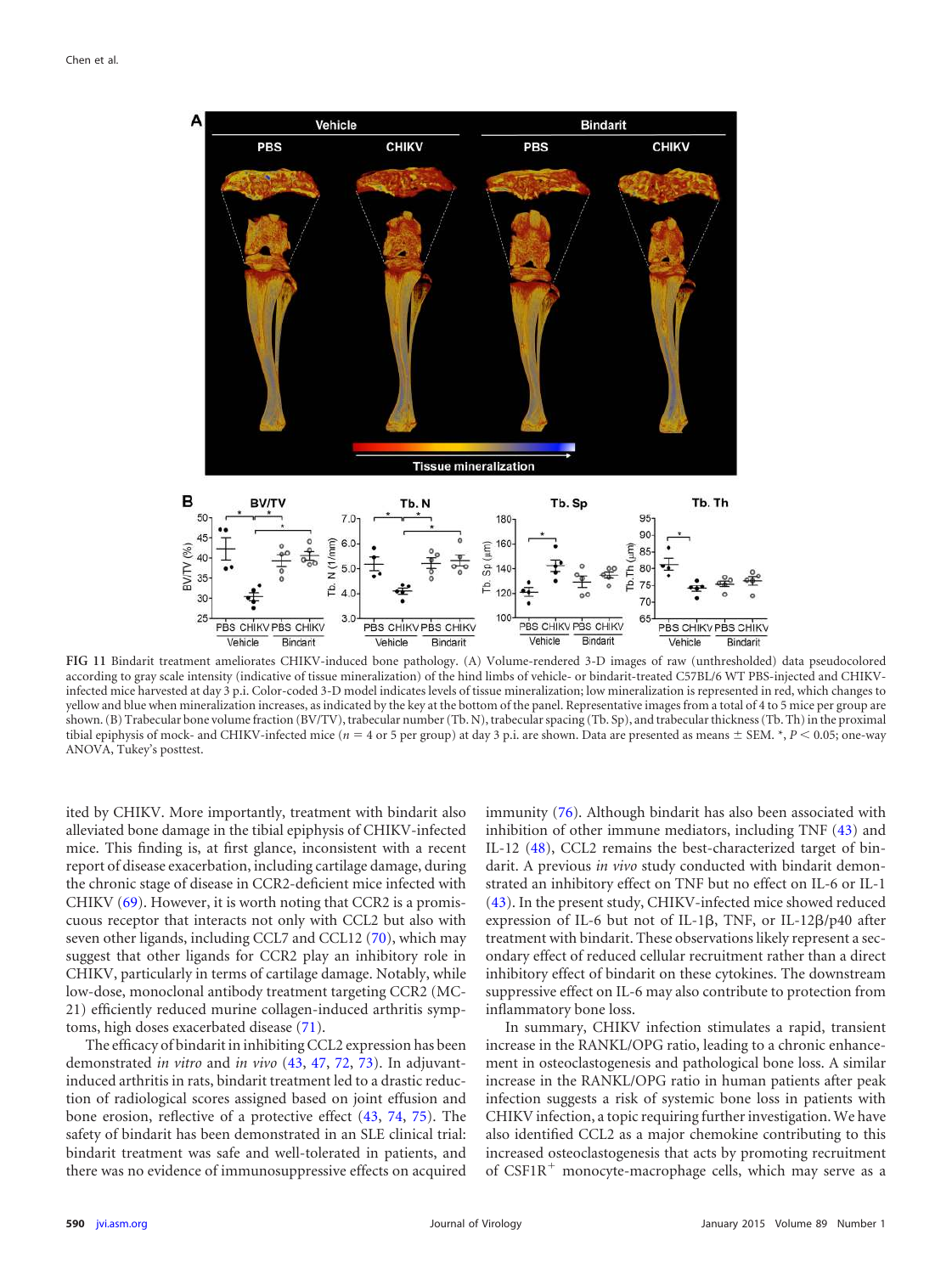reservoir of osteoclast precursors. The capacity of bindarit to prevent alphavirus-induced bone loss not only highlights the potential of this drug as a candidate for therapy of alphavirus-induced bone loss but also suggests it may be applicable to other infectious arthritides and destructive inflammatory arthritic conditions, such as RA.

#### **ACKNOWLEDGMENTS**

This work was supported by Australian National Health and Medical Research Council (NHMRC) grants (628011 and 1033068) to S.M. A.T. is the recipient of a NHMRC Peter Doherty Early Career Fellowship, L.J. is the recipient of an Australian Research Council Discovery Early Career Researcher Award, and S.M. is the recipient of an NHMRC Senior Research Fellowship.

We gratefully acknowledge Brett A. Tonkin (SVIMR, Australia) for his assistance with  $\mu$ CT scanning and Wendy Kelly and Brad Paterson for histotechnical assistance.

#### <span id="page-10-0"></span>**REFERENCES**

- 1. **Foo SS, Chen W, Herrero L, Bettadapura J, Narayan J, Dar L, Broor S, Mahalingam S.** 2011. The genetics of alphaviruses. Future Virol **6:**1407– 1422. http://dx.doi.org/10.2217/fvl.11.123.
- <span id="page-10-1"></span>2. **Josseran L, Paquet C, Zehgnoun A, Caillere N, Le Tertre A, Solet JL, Ledrans M.** 2006. Chikungunya disease outbreak, Reunion Island. Emerg Infect Dis **12:**1994 –1995. http://dx.doi.org/10.3201/eid1212.060710.
- <span id="page-10-2"></span>3. **Larrieu S, Pouderoux N, Pistone T, Filleul L, Receveur MC, Sissoko D, Ezzedine K, Malvy D.** 2010. Factors associated with persistence of arthralgia among Chikungunya virus-infected travellers: report of 42 French cases. J Clin Virol **47:**85–88. http://dx.doi.org/10.1016/j.jcv.2009.11.014.
- <span id="page-10-3"></span>4. **Borgherini G, Poubeau P, Staikowsky F, Lory M, Moullec NL, Becquart JP, Wengling C, Michault A, Paganin F.** 2007. Outbreak of Chikungunya on Reunion Island: early clinical and laboratory features in 157 adult patients. Clin Infect Dis **44:**1401–1407. http://dx.doi.org/10.1086/517537.
- <span id="page-10-4"></span>5. **Bouquillard E, Combe B.** 2009. Rheumatoid arthritis after Chikungunya fever: a prospective follow-up study of 21 cases. Ann Rheum Dis **68:**1505– 1506. http://dx.doi.org/10.1136/ard.2008.097626.
- <span id="page-10-5"></span>6. **Malvy D, Ezzedine K, Mamani-Matsuda M, Autran B, Tolou H, Receveur MC, Pistone T, Rambert J, Moynet D, Mossalayi D.** 2009. Destructive arthritis in a patient with chikungunya virus infection with persistent specific IgM antibodies. BMC Infect Dis **9:**200. http://dx.doi.org /10.1186/1471-2334-9-200.
- <span id="page-10-6"></span>7. **Manimunda SP, Vijayachari P, Uppoor R, Sugunan AP, Singh SS, Rai SK, Sudeep AB, Muruganandam N, Chaitanya IK, Guruprasad DR.** 2010. Clinical progression of chikungunya fever during acute and chronic arthritic stages and the changes in joint morphology as revealed by imaging. Trans R Soc Trop Med Hyg **104:**392–399. http://dx.doi.org/10.1016/j .trstmh.2010.01.011.
- <span id="page-10-8"></span><span id="page-10-7"></span>8. **Walsh NC, Gravallese EM.** 2010. Bone remodeling in rheumatic disease: a question of balance. Immunol Rev **233:**301–312. http://dx.doi.org/10 .1111/j.0105-2896.2009.00857.x.
- 9. **Dougall WC, Glaccum M, Charrier K, Rohrbach K, Brasel K, De Smedt T, Daro E, Smith J, Tometsko ME, Maliszewski CR, Armstrong A, Shen V, Bain S, Cosman D, Anderson D, Morrissey PJ, Peschon JJ, Schuh J.** 1999. RANK is essential for osteoclast and lymph node development. Genes Dev **13:**2412–2424. http://dx.doi.org/10.1101/gad.13.18.2412.
- <span id="page-10-9"></span>10. **Li J, Sarosi I, Yan X-Q, Morony S, Capparelli C, Tan H-L, McCabe S, Elliott R, Scully S, Van G, Kaufman S, Juan S-C, Sun Y, Tarpley J, Martin L, Christensen K, McCabe J, Kostenuik P, Hsu H, Fletcher F, Dunstan CR, Lacey DL, Boyle WJ.** 2000. RANK is the intrinsic hematopoietic cell surface receptor that controls osteoclastogenesis and regulation of bone mass and calcium metabolism. Proc Natl Acad Sci U S A **97:**1566 –1571. http://dx.doi.org/10.1073/pnas.97.4.1566.
- <span id="page-10-10"></span>11. **Walsh NC, Alexander KA, Manning CA, Karmakar S, Wang JF, Weyand CM, Pettit AR, Gravallese EM.** 2013. Activated human T cells express alternative mRNA transcripts encoding a secreted form of RANKL. Genes Immun **14:**336 –345. http://dx.doi.org/10.1038/gene.2013.29.
- <span id="page-10-24"></span>12. **Soderstrom K, Stein E, Colmenero P, Purath U, Muller-Ladner U, de Matos CT, Tarner IH, Robinson WH, Engleman EG.** 2010. Natural killer cells trigger osteoclastogenesis and bone destruction in arthritis.

Proc Natl Acad SciUSA **107:**13028 –13033. http://dx.doi.org/10.1073 /pnas.1000546107.

- 13. **Boyce BF, Xing L.** 2008. Functions of RANKL/RANK/OPG in bone modeling and remodeling. Arch Biochem Biophys **473:**139 –146. http://dx .doi.org/10.1016/j.abb.2008.03.018.
- <span id="page-10-26"></span>14. **Kim H-R, Kim K-W, Kim B-M, Jung H-G, Cho M-L, Lee S-H.** 2014. Reciprocal activation of CD4+ T cells and synovial fibroblasts by stromal cell-derived factor 1 promotes RANKL expression and osteoclastogenesis in rheumatoid arthritis. Arthritis Rheum **66:**538 –548. http://dx.doi.org /10.1002/art.38286.
- <span id="page-10-25"></span>15. **Horwood NJ, Kartsogiannis V, Quinn JM, Romas E, Martin TJ, Gillespie MT.** 1999. Activated T lymphocytes support osteoclast formation in vitro. Biochem Biophys Res Commun **265:**144 –150. http://dx.doi.org/10 .1006/bbrc.1999.1623.
- <span id="page-10-11"></span>16. **Kong YY, Feige U, Sarosi I, Bolon B, Tafuri A, Morony S, Capparelli C, Li J, Elliott R, McCabe S, Wong T, Campagnuolo G, Moran E, Bogoch ER, Van G, Nguyen LT, Ohashi PS, Lacey DL, Fish E, Boyle WJ, Penninger JM.** 1999. Activated T cells regulate bone loss and joint destruction in adjuvant arthritis through osteoprotegerin ligand. Nature **402:**304 –309. http://dx.doi.org/10.1038/46303.
- <span id="page-10-12"></span>17. **Fumoto T, Takeshita S, Ito M, Ikeda K.** 2014. Physiological functions of osteoblast lineage and T cell-derived RANKL in bone homeostasis. J Bone Miner Res **29:**830 –842. http://dx.doi.org/10.1002/jbmr.2096.
- <span id="page-10-13"></span>18. **Theoleyre S, Wittrant Y, Tat SK, Fortun Y, Redini F, Heymann D.** 2004. The molecular triad OPG/RANK/RANKL: involvement in the orchestration of pathophysiological bone remodeling. Cytokine Growth Factor Rev **15:**457–475. http://dx.doi.org/10.1016/j.cytogfr.2004.06.004.
- <span id="page-10-14"></span>19. **Ainola M, Mandelin J, Liljestrom M, Konttinen YT, Salo J.** 2008. Imbalanced expression of RANKL and osteoprotegerin mRNA in pannus tissue of rheumatoid arthritis. Clin Exp Rheumatol **26:**240 –246.
- 20. **van Tuyl LH, Voskuyl AE, Boers M, Geusens P, Landewe RB, Dijkmans BA, Lems WF.** 2010. Baseline RANKL:OPG ratio and markers of bone and cartilage degradation predict annual radiological progression over 11 years in rheumatoid arthritis. Ann Rheum Dis **69:**1623–1628. http://dx .doi.org/10.1136/ard.2009.121764.
- <span id="page-10-15"></span>21. **Crotti TN, Smith MD, Weedon H, Ahern MJ, Findlay DM, Kraan M, Tak PP, Haynes DR.** 2002. Receptor activator NF-kappaB ligand (RANKL) expression in synovial tissue from patients with rheumatoid arthritis, spondyloarthropathy, osteoarthritis, and from normal patients: semiquantitative and quantitative analysis. Ann Rheum Dis **61:**1047– 1054. http://dx.doi.org/10.1136/ard.61.12.1047.
- <span id="page-10-16"></span>22. **Pettit AR, Walsh NC, Manning C, Goldring SR, Gravallese EM.** 2006. RANKL protein is expressed at the pannus-bone interface at sites of articular bone erosion in rheumatoid arthritis. Rheumatology (Oxford) **45:** 1068 –1076. http://dx.doi.org/10.1093/rheumatology/kel045.
- <span id="page-10-17"></span>23. **Noret M, Herrero L, Rulli N, Rolph M, Smith PN, Li RW, Roques P, Gras G, Mahalingam S.** 2012. Interleukin 6, RANKL, and osteoprotegerin expression by chikungunya virus-infected human osteoblasts. J Infect Dis **206:**455–459. http://dx.doi.org/10.1093/infdis/jis368.
- <span id="page-10-18"></span>24. **Chen W, Foo SS, Rulli NE, Taylor A, Sheng K, Herrero LJ, Herring BL, Lidbury BA, Li RW, Walsh NC, Sims NA, Smith PN, Mahalingam S.** 2014. Arthritogenic alphaviral infection perturbs osteoblast function and triggers pathologic bone loss. Proc Natl Acad SciUSA **111:**6040 –6045. http://dx.doi.org/10.1073/pnas.1318859111.
- <span id="page-10-19"></span>25. **Lidbury BA, Rulli NE, Suhrbier A, Smith PN, McColl SR, Cunningham AL, Tarkowski A, van Rooijen N, Fraser RJ, Mahalingam S.** 2008. Macrophage-derived proinflammatory factors contribute to the development of arthritis and myositis after infection with an arthrogenic alphavirus. J Infect Dis **197:**1585–1593. http://dx.doi.org/10.1086/587841.
- <span id="page-10-21"></span><span id="page-10-20"></span>26. **Gardner J, Anraku I, Le TT, Larcher T, Major L, Roques P, Schroder WA, Higgs S, Suhrbier A.** 2010. Chikungunya virus arthritis in adult wild-type mice. J Virol **84:**8021–8032. http://dx.doi.org/10.1128/JVI.02603-09.
- 27. **Morrison TE, Oko L, Montgomery SA, Whitmore AC, Lotstein AR, Gunn BM, Elmore SA, Heise MT.** 2011. A mouse model of chikungunya virus-induced musculoskeletal inflammatory disease: evidence of arthritis, tenosynovitis, myositis, and persistence. Am J Pathol **178:**32–40. http: //dx.doi.org/10.1016/j.ajpath.2010.11.018.
- <span id="page-10-22"></span>28. **Labadie K, Larcher T, Joubert C, Mannioui A, Delache B, Brochard P, Guigand L, Dubreil L, Lebon P, Verrier B, de Lamballerie X, Suhrbier A, Cherel Y, Le Grand R, Roques P.** 2010. Chikungunya disease in nonhuman primates involves long-term viral persistence in macrophages. J Clin Invest **120:**894 –906. http://dx.doi.org/10.1172/JCI40104.
- <span id="page-10-23"></span>29. **Hoarau JJ, Jaffar Bandjee MC, Krejbich Trotot P, Das T, Li-Pat-Yuen G,**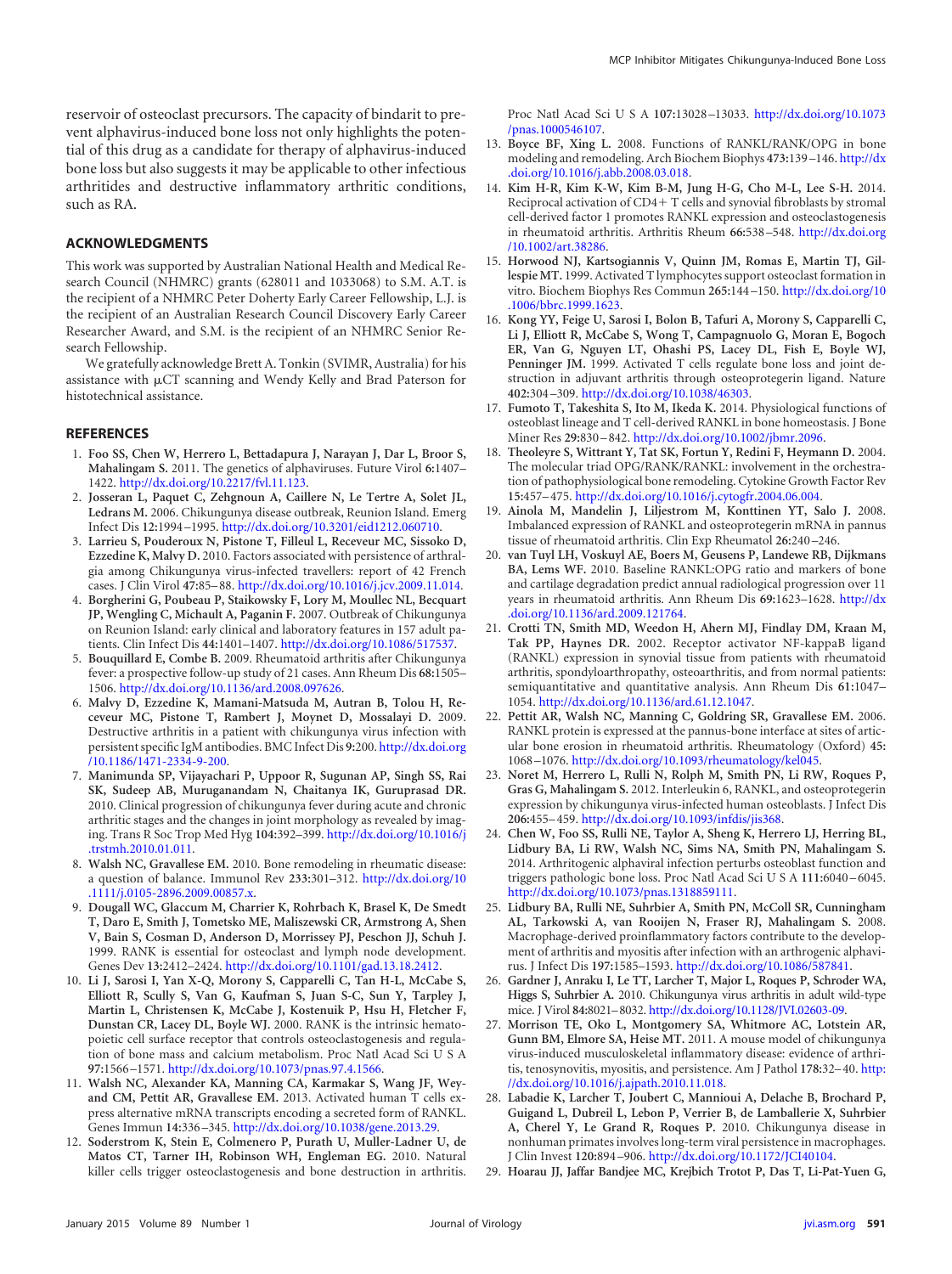**Dassa B, Denizot M, Guichard E, Ribera A, Henni T, Tallet F, Moiton MP, Gauzere BA, Bruniquet S, Jaffar Bandjee Z, Morbidelli P, Martigny G, Jolivet M, Gay F, Grandadam M, Tolou H, Vieillard V, Debre P, Autran B, Gasque P.** 2010. Persistent chronic inflammation and infection by Chikungunya arthritogenic alphavirus in spite of a robust host immune response. J Immunol **184:**5914 –5927. http://dx.doi.org/10.4049/jimmunol.0900255.

- <span id="page-11-0"></span>30. **Onan D, Allan EH, Quinn JM, Gooi JH, Pompolo S, Sims NA, Gillespie MT, Martin TJ.** 2009. The chemokine Cxcl1 is a novel target gene of parathyroid hormone (PTH)/PTH-related protein in committed osteoblasts. Endocrinology **150:**2244 –2253. http://dx.doi.org/10.1210/en.2008 -1597.
- <span id="page-11-1"></span>31. **Abe M, Hiura K, Ozaki S, Kido S, Matsumoto T.** 2009. Vicious cycle between myeloma cell binding to bone marrow stromal cells via VLA-4- VCAM-1 adhesion and macrophage inflammatory protein-1alpha and MIP-1beta production. J Bone Miner Metab **27:**16 –23. http://dx.doi.org /10.1007/s00774-008-0012-z.
- <span id="page-11-2"></span>32. **Choi SJ, Cruz JC, Craig F, Chung H, Devlin RD, Roodman GD, Alsina M.** 2000. Macrophage inflammatory protein 1-alpha is a potential osteoclast stimulatory factor in multiple myeloma. Blood **96:**671–675.
- <span id="page-11-3"></span>33. **Hueber W, Tomooka BH, Zhao X, Kidd BA, Drijfhout JW, Fries JF, van Venrooij WJ, Metzger AL, Genovese MC, Robinson WH.** 2007. Proteomic analysis of secreted proteins in early rheumatoid arthritis: anticitrulline autoreactivity is associated with up regulation of proinflammatory cytokines. Ann Rheum Dis **66:**712–719. http://dx.doi.org/10.1136 /ard.2006.054924.
- <span id="page-11-4"></span>34. **de Jager W, Hoppenreijs EP, Wulffraat NM, Wedderburn LR, Kuis W, Prakken BJ.** 2007. Blood and synovial fluid cytokine signatures in patients with juvenile idiopathic arthritis: a cross-sectional study. Ann Rheum Dis **66:**589 –598. http://dx.doi.org/10.1136/ard.2006.061853.
- <span id="page-11-5"></span>35. **Tsou CL, Peters W, Si Y, Slaymaker S, Aslanian AM, Weisberg SP, Mack M, Charo IF.** 2007. Critical roles for CCR2 and MCP-3 in monocyte mobilization from bone marrow and recruitment to inflammatory sites. J Clin Invest **117:**902–909. http://dx.doi.org/10.1172/JCI29919.
- <span id="page-11-6"></span>36. **Van Damme J, Proost P, Lenaerts JP, Opdenakker G.** 1992. Structural and functional identification of two human, tumor-derived monocyte chemotactic proteins (MCP-2 and MCP-3) belonging to the chemokine family. J Exp Med **176:**59 –65. http://dx.doi.org/10.1084/jem.176.1.59.
- <span id="page-11-7"></span>37. **Haringman JJ, Smeets TJ, Reinders-Blankert P, Tak PP.** 2006. Chemokine and chemokine receptor expression in paired peripheral blood mononuclear cells and synovial tissue of patients with rheumatoid arthritis, osteoarthritis, and reactive arthritis. Ann Rheum Dis **65:**294 –300. http: //dx.doi.org/10.1136/ard.2005.037176.
- <span id="page-11-8"></span>38. **Miyamoto K, Ninomiya K, Sonoda KH, Miyauchi Y, Hoshi H, Iwasaki R, Miyamoto H, Yoshida S, Sato Y, Morioka H, Chiba K, Egashira K, Suda T, Toyama Y, Miyamoto T.** 2009. MCP-1 expressed by osteoclasts stimulates osteoclastogenesis in an autocrine/paracrine manner. Biochem Biophys Res Commun **383:**373–377. http://dx.doi.org/10.1016/j.bbrc.2009.04.020.
- <span id="page-11-9"></span>39. **Kim MS, Day CJ, Morrison NA.** 2005. MCP-1 is induced by receptor activator of nuclear factor-{kappa}B ligand, promotes human osteoclast fusion, and rescues granulocyte macrophage colony-stimulating factor suppression of osteoclast formation. J Biol Chem **280:**16163–16169. http: //dx.doi.org/10.1074/jbc.M412713200.
- <span id="page-11-10"></span>40. **Ikic M, Jajic Z, Lazic E, Ivcevic S, Grubisic F, Marusic A, Kovacic N, Grcevic D.** 2014. Association of systemic and intra-articular osteoclastogenic potential, pro-inflammatory mediators and disease activity with the form of inflammatory arthritis. Int Orthop **38:**183–192. http://dx.doi.org /10.1007/s00264-013-2121-0.
- <span id="page-11-11"></span>41. **Rulli NE, Guglielmotti A, Mangano G, Rolph MS, Apicella C, Zaid A, Suhrbier A, Mahalingam S.** 2009. Amelioration of alphavirus-induced arthritis and myositis in a mouse model by treatment with bindarit, an inhibitor of monocyte chemotactic proteins. Arthritis Rheum **60:**2513– 2523. http://dx.doi.org/10.1002/art.24682.
- <span id="page-11-12"></span>42. **Rulli NE, Rolph MS, Srikiatkhachorn A, Anantapreecha S, Guglielmotti A, Mahalingam S.** 2011. Protection from arthritis and myositis in a mouse model of acute chikungunya virus disease by bindarit, an inhibitor of monocyte chemotactic protein-1 synthesis. J Infect Dis **204:**1026 –1030. http://dx.doi.org/10.1093/infdis/jir470.
- <span id="page-11-13"></span>43. **Guglielmotti A, D'Onofrio E, Coletta I, Aquilini L, Milanese C, Pinza M.** 2002. Amelioration of rat adjuvant arthritis by therapeutic treatment with bindarit, an inhibitor of MCP-1 and TNF-alpha production. Inflamm Res **51:**252–258. http://dx.doi.org/10.1007/PL00000301.
- <span id="page-11-14"></span>44. **Steiner JL, Davis JM, McClellan JL, Guglielmotti A, Murphy EA.** 2014. Effects of the MCP-1 synthesis inhibitor bindarit on tumorigenesis and

inflammatory markers in the C3(1)/SV40Tag mouse model of breast cancer. Cytokine **66:**60 –68. http://dx.doi.org/10.1016/j.cyto.2013.12.011.

- <span id="page-11-15"></span>45. **Ge S, Shrestha B, Paul D, Keating C, Cone R, Guglielmotti A, Pachter JS.** 2012. The CCL2 synthesis inhibitor bindarit targets cells of the neurovascular unit, and suppresses experimental autoimmune encephalomyelitis. J Neuroinflammation **9:**171. http://dx.doi.org/10.1186/1742-2094-9 -171.
- <span id="page-11-16"></span>46. **Zhou GX, Zhu XJ, Ding XL, Zhang H, Chen JP, Qiang H, Zhang HF, Wei Q.** 2010. Protective effects of MCP-1 inhibitor on a rat model of severe acute pancreatitis. Hepatobiliary Pancreat Dis Int **9:**201–207.
- <span id="page-11-17"></span>47. **Zoja C, Corna D, Benedetti G, Morigi M, Donadelli R, Guglielmotti A, Pinza M, Bertani T, Remuzzi G.** 1998. Bindarit retards renal disease and prolongs survival in murine lupus autoimmune disease. Kidney Int **53:** 726 –734. http://dx.doi.org/10.1046/j.1523-1755.1998.00804.x.
- <span id="page-11-18"></span>48. **Mora E, Guglielmotti A, Biondi G, Sassone-Corsi P.** 2012. Bindarit: an anti-inflammatory small molecule that modulates the NFkappaB pathway. Cell Cycle **11:**159 –169. http://dx.doi.org/10.4161/cc.11.1.18559.
- <span id="page-11-19"></span>49. **National Health and Medical Research Council.** 2013. Australian code for the care and use of animals for scientific purposes, 8th ed. National Health and Medical Research Council, Canberra, Australia. https://www .nhmrc.gov.au/\_files\_nhmrc/publications/attachments/ea28\_code\_care \_use\_animals\_131209.pdf.
- <span id="page-11-20"></span>50. **Tsetsarkin K, Higgs S, McGee CE, De Lamballerie X, Charrel RN, Vanlandingham DL.** 2006. Infectious clones of Chikungunya virus (La Reunion isolate) for vector competence studies. Vector Borne Zoonotic Dis **6:**325–337. http://dx.doi.org/10.1089/vbz.2006.6.325.
- <span id="page-11-21"></span>51. **Dempster DW, Compston JE, Drezner MK, Glorieux FH, Kanis JA, Malluche H, Meunier PJ, Ott SM, Recker RR, Parfitt AM.** 2013. Standardized nomenclature, symbols, and units for bone histomorphometry: a 2012 update of the report of the ASBMR Histomorphometry Nomenclature Committee. J Bone Miner Res **28:**2–17. http://dx.doi.org/10.1002 /jbmr.1805.
- <span id="page-11-22"></span>52. **Herrero LJ, Sheng K-C, Jian P, Taylor A, Her Z, Herring BL, Chow A, Leo Y-S, Hickey MJ, Morand EF, Ng LFP, Bucala R, Mahalingam S.** 2013. Macrophage migration inhibitory factor receptor CD74 mediates alphavirus-induced arthritis and myositis in murine models of alphavirus infection. Arthritis Rheum **65:**2724 –2736.
- <span id="page-11-23"></span>53. **Kraenzlin M, Taylor A, Baylink D.** 1989. Biochemical markers for bone formation and bone resorption, p 289. In Lindh E, Thorell JI (ed), Clinical impact of bone and connective tissue markers. Pharmacia Diagnostics Clinical Symposia I. Academic Press, Ltd., London, United Kingdom.
- <span id="page-11-25"></span><span id="page-11-24"></span>54. **Lokireddy S, Vemula S, Vadde R.** 2008. Connective tissue metabolism in chikungunya patients. Virol J **5:**31. http://dx.doi.org/10.1186/1743-422X -5-31.
- 55. **Bouquillard E, Combe B.** 2009. A report of 21 cases of rheumatoid arthritis following chikungunya fever. A mean follow-up of two years. Joint Bone Spine **76:**654 –657. http://dx.doi.org/10.1016/j.jbspin.2009.08 .005.
- <span id="page-11-27"></span><span id="page-11-26"></span>56. **Redlich K, Smolen JS.** 2012. Inflammatory bone loss: pathogenesis and therapeutic intervention. Nat Rev Drug Discov **11:**234 –250. http://dx.doi .org/10.1038/nrd3669.
- 57. **Phuklia W, Kasisith J, Modhiran N, Rodpai E, Thannagith M, Thongsakulprasert T, Smith DR, Ubol S.** 2013. Osteoclastogenesis induced by CHIKV-infected fibroblast-like synoviocytes: a possible interplay between synoviocytes and monocytes/macrophages in CHIKV-induced arthralgia/ arthritis. Virus Res **177:**179 –188. http://dx.doi.org/10.1016/j.virusres .2013.08.011.
- <span id="page-11-28"></span>58. **Xu X-J, Shen L, Yang Y-P, Zhu R, Shuai B, Li C-G, Wu M-X.** 2013. Serum  $\beta$ -catenin levels associated with the ratio of RANKL/OPG in patients with postmenopausal osteoporosis. Int J Endocrinol **2013:**534352. http://dx.doi.org/10.1155/2013/534352.
- <span id="page-11-29"></span>59. **Pilichou A, Papassotiriou I, Michalakakou K, Fessatou S, Fandridis E, Papachristou G, Terpos E.** 2008. High levels of synovial fluid osteoprotegerin (OPG) and increased serum ratio of receptor activator of nuclear factor--B ligand (RANKL) to OPG correlate with disease severity in patients with primary knee osteoarthritis. Clin Biochem **41:**746 –749. http: //dx.doi.org/10.1016/j.clinbiochem.2008.02.011.
- <span id="page-11-31"></span><span id="page-11-30"></span>60. **Wasilewska A, Rybi-Szuminska A, Zoch-Zwierz W.** 2010. Serum RANKL, osteoprotegerin (OPG), and RANKL/OPG ratio in nephrotic children. Pediatr Nephrol **25:**2067–2075. http://dx.doi.org/10.1007/s00467-010-1583-1.
- 61. **Saidenberg-Kermanac'h N, Corrado A, Lemeiter D, deVernejoul MC,** Boissier MC, Cohen-Solal ME. 2004. TNF- $\alpha$  antibodies and osteoprotegerin decrease systemic bone loss associated with inflammation through